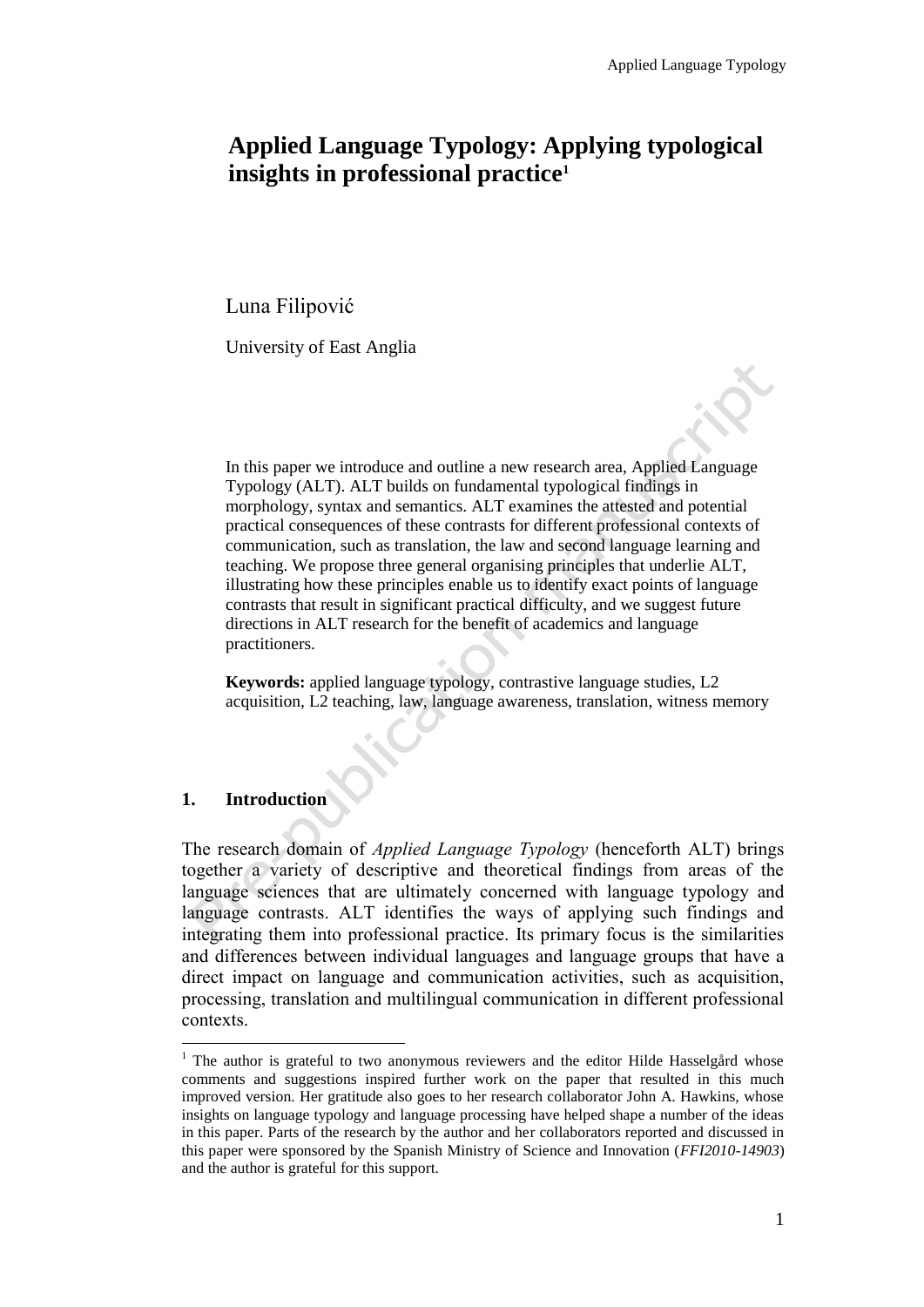Applied Language Typology is based on ideas that are not entirely new and unfamiliar. What is novel is the underlying applied research goals that drive the formulation of research hypotheses, choice of data and empirical methodologies. In this paper we offer a focused summary of what this research field should comprise as well as a critical account of the themes, approaches and methodologies that can be regarded as belonging to its domain of inquiry. This paper is not intended to be an exhaustive account of all the topics that can fall under the umbrella of ALT. Rather, its aim is to present a set of guidelines for the development of the research domain itself and to critically discuss examples of relevant research so far.

The term *Applied Language Typology* was first introduced in Filipović (2008) and the basic concept reflected a revived and renewed interest in the reallife consequences of language contrasts. ALT highlights the key similarities and differences between any number of languages with regard to their typological features and the consequences of these (especially contrasting) features for language-driven situations, such as multilingual communication in different contexts of use, translation, learning, teaching and linguistic memory. It is necessary at this point to provide an account of what the relationship is among a number of related study areas that bear relevance for ALT. For instance, ALT is closely related to the tradition of the contrastive language studies and to general research in language typology. Contrastive linguistics, aimed at the parallel study of comparable categories in (usually) two languages, began with Lado (1957) and offered a fruitful platform for many inspired contrastive projects. Soon, however, it encountered criticisms that were not always straightforward to address, for example those related to both overprediction and underprediction regarding when and where difficulties in language learning may occur (see Odlin, 1989: 17; see also James, 1990 for a comprehensive account of contrastive linguistics). With the advent of generative linguistics, analyses of language contrasts became almost entirely excluded from mainstream linguistics but thankfully not completely sidelined. Most notably, Greenberg's work on typology and subsequent developments in this area by, for instance, Dryer (1992), Croft (2003), Hawkins (1983), to name but a few, have continued the tradition of a sustained interest in cross-linguistic research and its wider relevance. More recently, contrastive linguistics practices have been adopted by linguists previously involved solely in monolingual research, seeking confirmation of, and refinement for, their theoretical assumptions and research hypotheses based on data from languages other than English. Similarly, psycholinguistic research has started to include cross-linguistic contrasts in experimental studies (e.g. Athanasopoulos and Bylund, 2013; Filipović 2011, 2013; Kousta *et al.* 2008; Lai, *et al.* 2014; Pavlenko, 2014).

We can say that contrastive studies and language typology go hand in hand. Contrastive studies have traditionally mainly focused on two languages of whatever type(s), while language typology studies a large number, ultimately preferably all languages, and classifies them into groups based on a select feature or number of features at different linguistic levels (e.g. morphology, syntax, semantics). $^2$  The detailed comparisons available from contrastive studies  $\overline{a}$ 

<sup>&</sup>lt;sup>2</sup>Contrastive linguistics has reclaimed its practical significance with the rising interest in Interlanguage studies. The traditional approach was to compare the learner's mother tongue (L1) with the language (L2) to be learnt. Current approaches within Interlanguage research contrast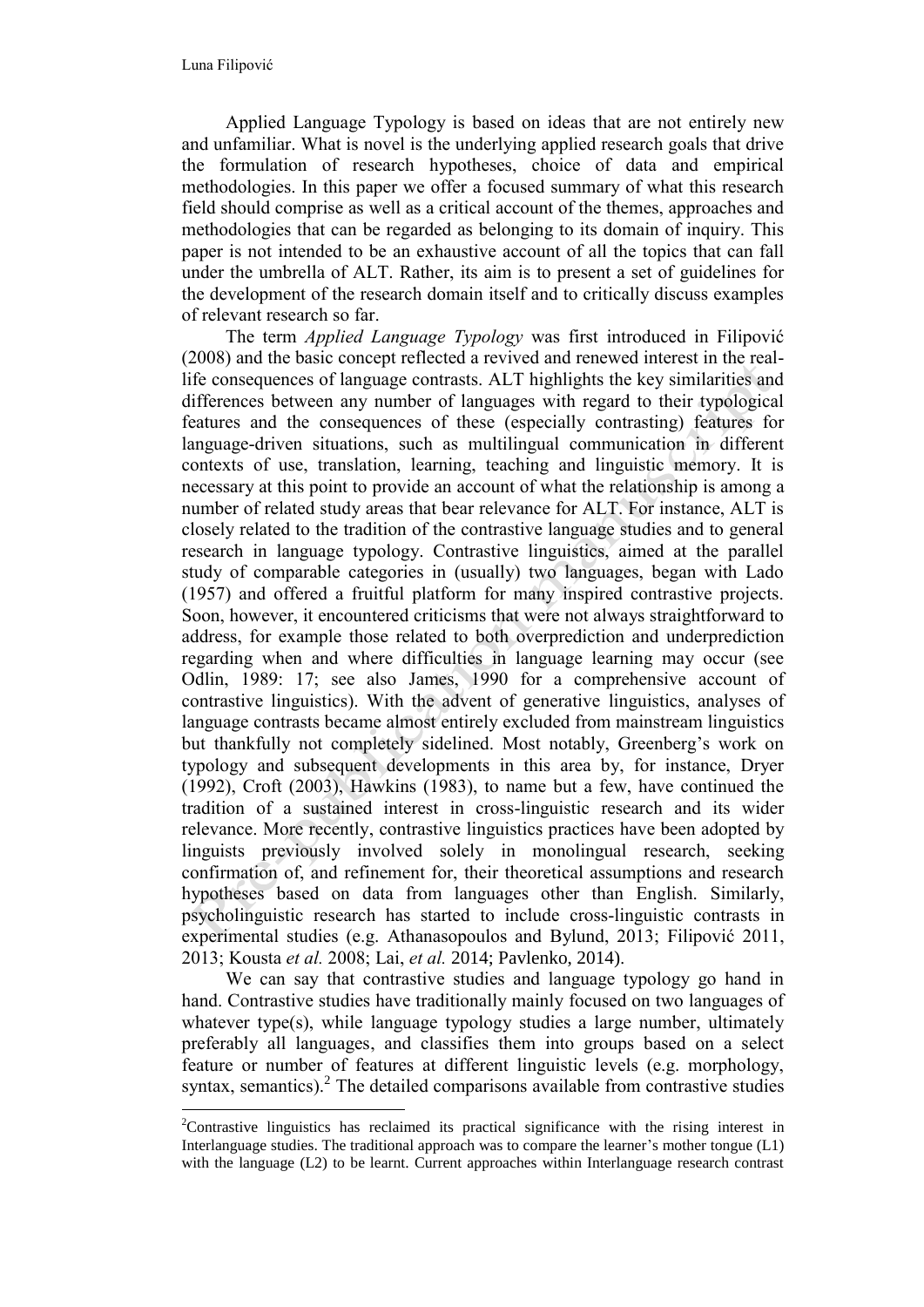are a rich source of information for typological research, along with grammars of individual languages and linguistic fieldwork. Contrastive studies also inform intratypological contrasts, i.e. the differences among languages that may be classified within the same typological group according to a certain criterion (e.g. head-initial languages) but that differ in numerous respects that are crucial for our understanding of how those languages are learned and should be taught. A prime example is the study of English-German contrasts by Hawkins (1986) and also König and Gast (2007). Similarly in the context of semantic typology, contrasting languages based on morphosyntactic, lexical and usage factors in lexicalisation of motion events has enabled us to discover typological clines along which different languages can be positioned (see Filipović, 2006, 2007a; Ibarretxe-Antuñano, 2009; Ibarretxe-Antuñano and Hijazo-Gascón, 2012; Filipović and Ibarretxe-Antuñano, 2015).

Applied Language Typology therefore uses insights from contrastive language studies and language typology, as well as from applied psycholinguistics, and sets up contrastive frameworks based on salient typological features, which help us identify when and how various factors will *facilitate or impede* successful language use in different contexts. These features of language relevant to professional practice may vary from context to context (e.g. in language learning vs. translation), but we argue that all applications can benefit from a clear and general classification scheme that identifies the precise points of contrast between languages (see further section 2) and that seeks empirical confirmation for their role on different occasions of use. In section 3 we discuss certain morphological features relevant for ALT research. Section 4 is focused on some syntactic typological contrasts and their manifestation in second language acquisition. Section 5 discusses a semantic typology, and word and construction meaning contrasts that are relevant for translation-assisted information exchange in legal contexts (such as interviews with witnesses and suspects) as well as their impact on speakers' memory for events. In conclusion (section 6), we emphasise the importance of this ALT approach for the study of language contrasts from both academic and professional perspectives.

## **2. Language typologies in action: The ALT criteria**

 $\overline{a}$ 

In this section we introduce what we believe to be the key ALT criteria and briefly discuss examples from different areas of interdisciplinary linguistic research (translation studies and second language acquisition) in order to capture the ways in which insights from different language typologies can be identified as important in applied contexts and harnessed for the purposes of improved practice.

Theoretical and empirical research in the field of language typology has had a long tradition, especially since the seminal work of Greenberg (1963). Most of the recent studies have been concerned with the relationship between language-specific patterns and potential universal principles that make those patterns possible. As Greenberg (1963, 1966) argued, universals can be absolute (e.g. All languages have consonants, vowels, nouns, verbs, etc.) or show

the learner's version of the L2 with the standard version of that L2 and discusses the influences of many factors on the learners' L2s (including L1 transfer in particular; see Odlin, 1989).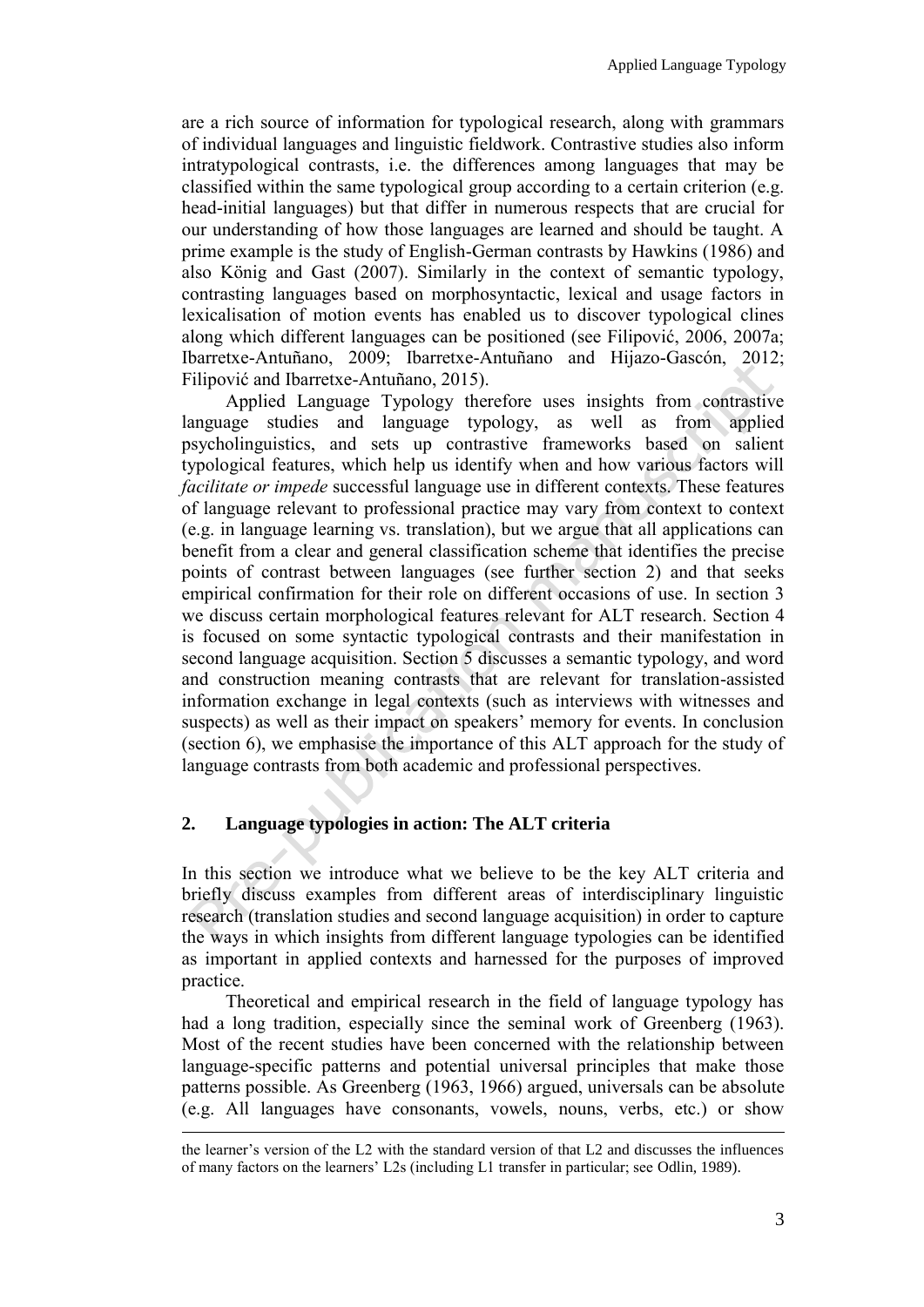$\overline{a}$ 

variation (e.g. If a language has X, it generally or always has Y). The variation is the result of contrasts between languages, which is manifested in all areas of grammar, in phonology (e.g. variation in consonant and vowel inventories), morphology (e.g. the structure of word forms), syntax (e.g. word order) and semantics (lexicalisation differences; e.g. see Moravcsik, 2013 for a recent overview). ALT then focuses on the practical consequences of these different typological contrasts in different contexts of use.

Many typological contrasts have direct consequences for a variety of language-driven activities. For instance, in the case of translation studies, typological insights can help us explain why certain lexical and grammatical features are harder to translate than others. One semantic domain, motion lexicalisation, has been extensively researched in this regard (see Ibarretxe-Antuñano and Filipović, 2013 for a detailed overview). Languages differ in terms of how they express motion events, according to Talmy's (1985, 2000) now well-known semantic typology. The distinguishing criterion can be summarised as the dichotomy between whether the manner of motion (*run*, *lollop*, *limp*, etc.) is expressed in the verb, as in English, or expressed in an adjunct, as in Spanish (*salir de la casa corriendo* = 'exit the house running')<sup>3</sup>. Spanish has a significantly less varied lexicon for manner verbs and instead makes productive use of manner verb  $+$  path particle constructional combinations (see e.g. Slobin, 1996, 1997; Filipović, 2008). One consequence of this typological difference for translation is that information about the manner of motion is difficult to render from English into Spanish, and this piece of information is often missing in Spanish translations from English (see e.g. Slobin, 1996, 2003, 2006). Conversely, manner verbs are habitually added in translated texts from Spanish into English despite being absent from the Spanish original because the English typological pattern for motion expressions strongly requires the use of manner verbs  $+$  path particles (see Slobin, 1996, 2003). These typological contrasts impact translation in all contexts, literary and nonliterary (see Slobin, 1996, 2006; Filipović, 2007b, 2010a, 2011). For example, the manner additions absent from the Spanish original texts but present in the English translation result in a difference in interpretation between the original and the translation, e.g. with respect to the speed and pace of events (Slobin, 1996, 2006) and in the understanding of what exactly had happened and where a suspect who is moving may be located at the time of speaking, which is very important in the context of translation-assisted police interviews and in witness testimonies (e.g. see Filipović, 2007b, 2009, 2010a, 2011). This kind of practical consequence resulting from language contrasts (in this case, grammatical and lexical) are of central interest to applied language typology research.

Furthermore, typological contrasts can significantly inform second language learning and teaching. For example, studying typological contrasts from an ALT perspective, as advocated in Filipović and Hawkins (2013), can lead to a better understanding of which L2 features will be easier or harder to learn for speakers of different first languages (see section 4 for further discussion and examples). This underlying insight can lead to a more focused and efficient teaching and training in second language education contexts.

 $3$  The dichotomy is in fact not a really stringent one since the typology is best understood as a cline along which languages are distributed (as originally proposed in Filipović, 1999, 2002, 2007a). This however does not impact the general claims and discussion of the present paper.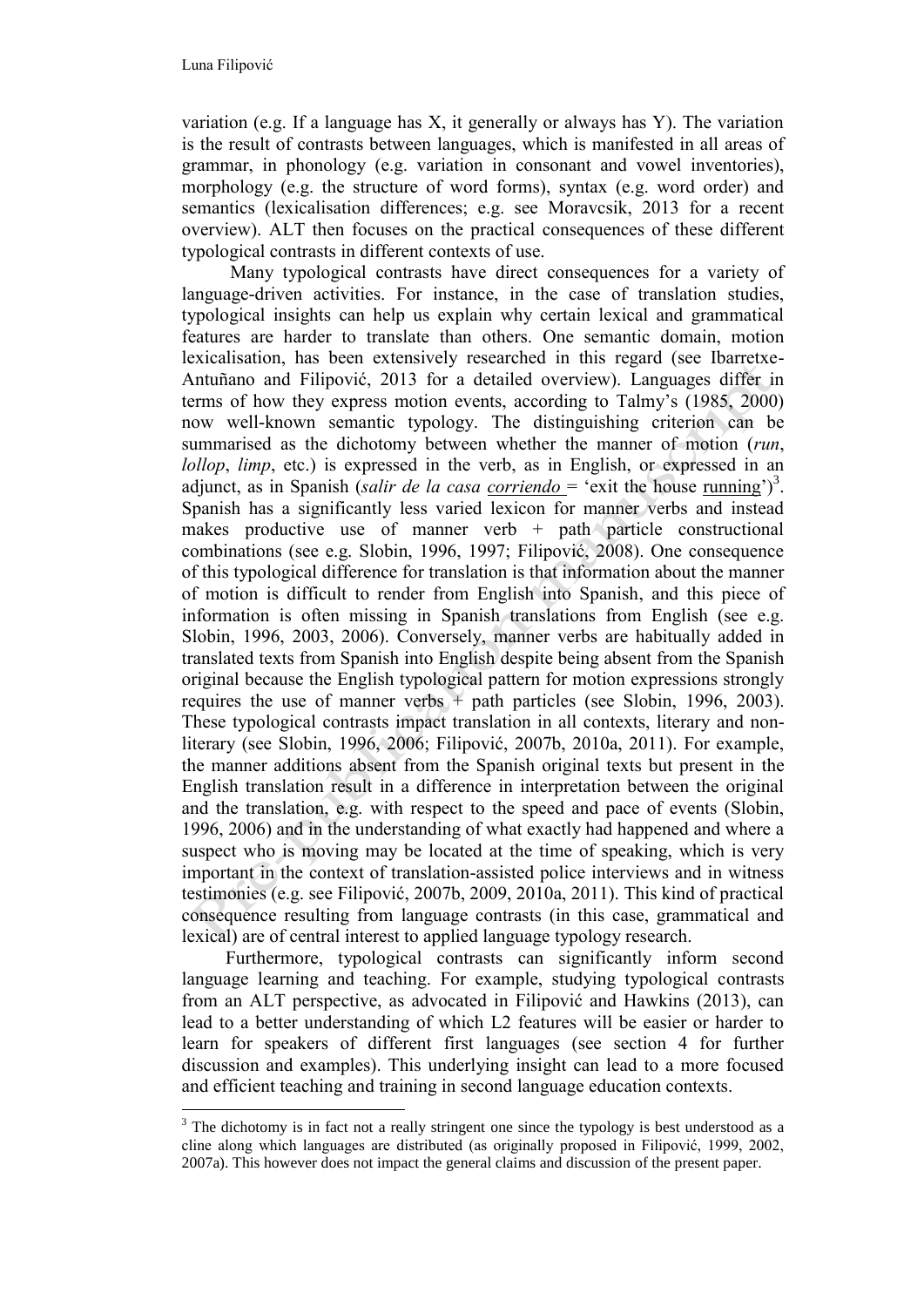In the following sections we illustrate how language typology can be applied in ways that can solve practical problems in learning, translation, the law and possibly other language-driven professional contexts. To begin with, we need to identify certain general criteria that we can use to detect those *language contrasts that can potentially result in practical difficulty*, regardless of the particular area of grammar or lexicon in which they originate. Not all differences between two languages will necessarily lead to miscommunication and mistranslation or indeed to facilitated communication and translation. The following three general types of contrasts between languages appear to be centrally important for a number of applied domains:

- a) the presence vs. absence of a category (lexical or grammatical) in two or more contrasting languages (e.g. evidentials are found in Turkish, but not in English; agentivity distinctions in Spanish caused motion constructions, but not in English; see section 5)
- b) more restrictive vs. less restrictive category (lexical or grammatical) that is present in two (or more) contrasting languages (for example, kinship terms; a more encompassing category of *nipote* in Italian subsumes the more restrictive categories of *nephew* vs. *grandchild* in English)
- c) complementarity relations in concept or event lexicalisation (whereby the same or similar concept is expressed using different patterns available in two or more contrasting languages; for example, nominative/accusative vs. ergative/absolutive case marking, or path-verb vs. manner-verb motion event lexicalisations)

We illustrate next how these ALT criteria can inform different areas of practice and explain problems that arise within them.

### **3. Applying insights from morphological typology**

Languages have been traditionally classified based on their patterns of word formation (Sapir, 1921; Comrie, 1989: 42-46). This classification on the morphological level includes isolating, agglutinating and inflectional groups of languages. Within these three ideal prototypes, there can be variation along the dimensions of synthesis and fusion, for which Sapir proposed quantitative indices. Isolating languages are positioned towards the analytic end of the scale while agglutinating and inflectional are placed towards the synthetic end. Crucially, languages may possess features of more than one of the idealised prototypes. Therefore, this division into morphological types is a useful tool, to be applied selectively for specified morphological subdomains, rather than for languages as a whole. Languages occupy positions on a cline from analytic to synthetic, and from few to many morphemes per word, and cannot be easily boxed into just a single whole category. Analytic languages (e.g. English or Mandarin Chinese) have few or no morphological processes at the word level while synthetic languages use morphology extensively to signal different meaning relationships at both word and sentence level

We can apply this knowledge of typological contrasts to predict the source of difficulty in second language acquisition, for example, and direct language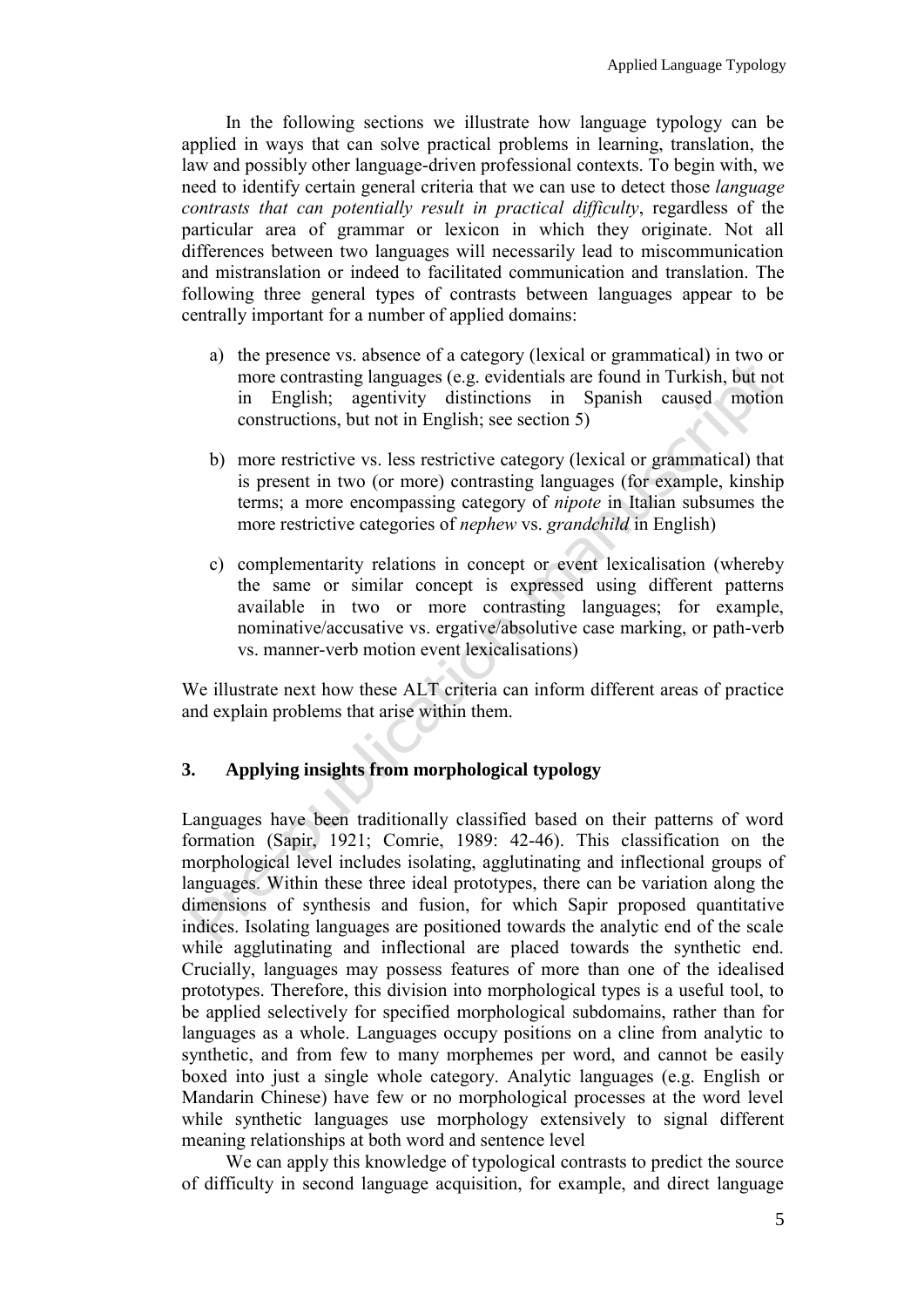$\overline{a}$ 

instruction towards the specific points of contrasts between an L1 and L2. In the context of applied typology, we can predict and test whether this is the case and adjust our teaching time, emphasis and focus accordingly, as well as our choice of pedagogical tools and materials. In fact, some previous studies have indicated that second language education can benefit from a typological focus on morphology in some specific cases since this particular domain can be very problematic due to the differences at this level (see Filipović, 2007a, 2010b). Vidaković (2006) and Filipović and Vidaković (2010) have shown that morphological features present in one language and completely absent from another (see ALT criterion a), section 2 of this paper) can be a significant obstacle in second language acquisition. Namely, Serbian learners of English performed much better in the acquisition of English motion lexicalisation patterns, while English learners of Serbian had difficulties with the Serbian morphosyntactic pattern when acquiring Serbian motion verbs and constructions. Vidaković (2006) identified the precise points of difficulty, which mainly comprised the verbal perfective derivational prefixation and suffixal aspect-person-number-gender morphemes of Serbian (such as *is-plesao* = *out*dance-PFV.3<sup>rd</sup>SG).<sup>4</sup> The Serbian morphological features (both derivational and inflectional) constituted a much more complex morphosyntactic system overall than that of English, and these were the precise points of the difficulty in the L2 Serbian acquisition, even at higher levels of proficiency (see also Hasko, 2010 for similar findings with regard to English learners of L2 Russian). The following example illustrates a typical error pattern of English learners of L2 Serbian (the example (1) is an illustration of an error and the correct form that is required is given in (2)):

- (1) *\*Plesali su na balkon*. Dance-IPFV.3<sup>rd</sup>PL COP on balcony "They danced onto the balcony."
- (2) *Isplesali su na balkon*. Out-dance-PFV.3rdPL COP onto balcony "They danced onto the balcony."

These grammatical points are not explicitly taught as morphosyntactic typological contrasts. Filipović and Vidaković (2010) explain that an understanding of these key typological contrasts and their application to the practical context of second language instruction can provide significant benefits for both teachers and learners (see also Filipović, 2008; and Filipović *in press* for further discussion and examples).

However, sometimes L2 complexity does not need to mean delayed or harder acquisition. If complex expressions are very frequent in an L2 and not highly idiosyncratic (as prefixes discussed above in Serbian and other Slavonic languages can be; see Filipović 2007a), the input to learning would certainly encourage their acquisition by learners. The study of this *interaction of multiple factors in L2 acquisition* (such as complexity and frequency), driven by

<sup>&</sup>lt;sup>4</sup> See also Filipović (1999, 2002, 2007a, 2010b), where these difficulties are predicted based on both theoretical discussion of Serbian and English grammars and extensive empirical (corpus) data.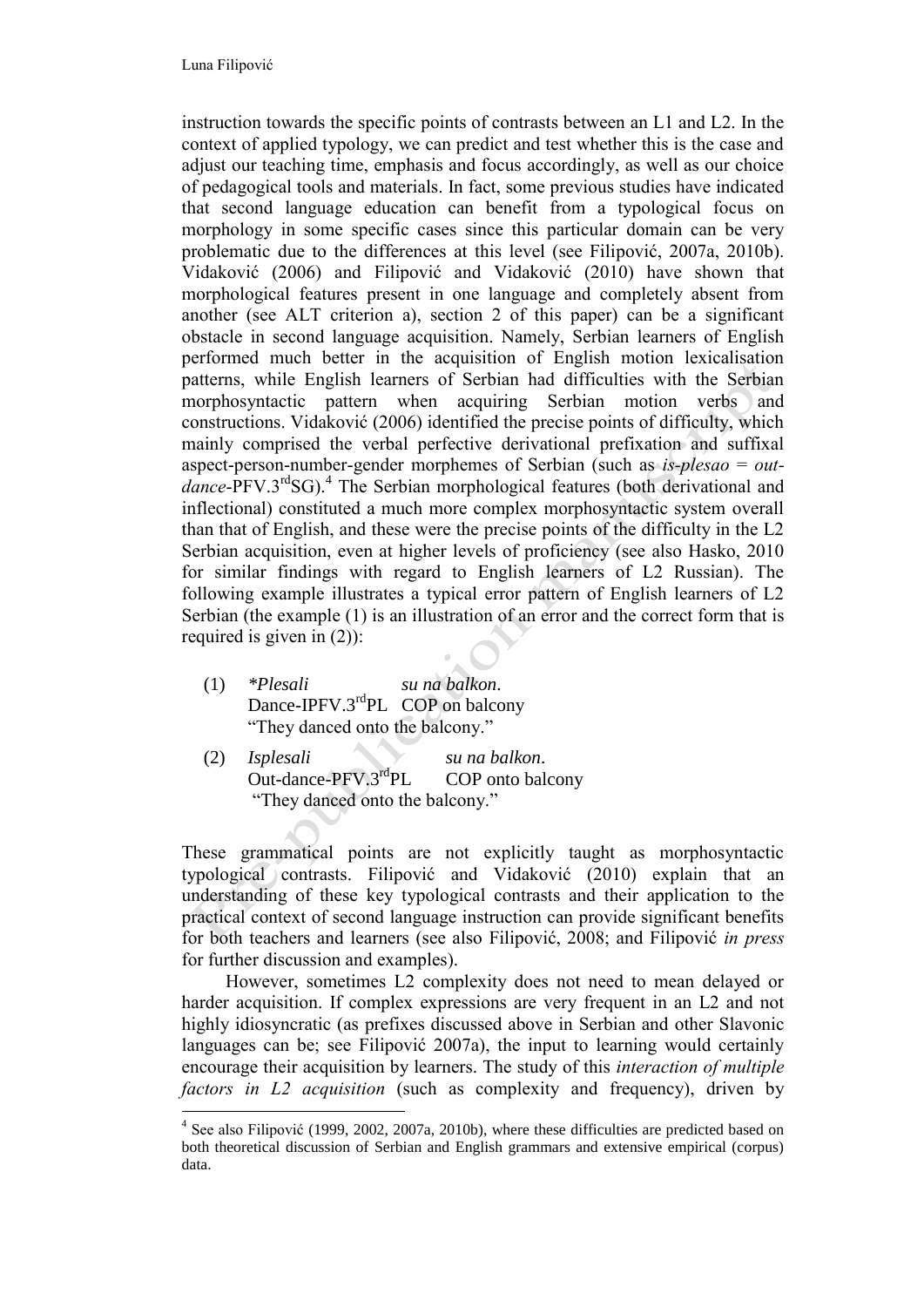typological information of the kind described in this section, has been advocated and empirically supported in Filipović and Hawkins (2013). Their proposed CASP model (*Complex Adaptive System Principles*) for SLA is informed by the relevant typological contrasts and usage frequency information. To put it simply, different does not always mean difficult to acquire as we discuss in the next section. Studying how typological differences manifest themselves in the processing of second language acquisition is a worthwhile pursuit for applied language typology because it reveals what is easy and what is difficult to learn for specific L1-L2 combinations and it makes these findings useful for more efficient second language education (see Hawkins and Filipović, 2012: Chapter 4 for extensive recent literature review).

In translation, however, different does indeed generally mean difficult. For instance, evidential markers in Turkish can perhaps be learned easily by second language learners whose L1 does not have grammaticalised evidentials (e.g. English) due to their frequency in L2 Turkish, but the problem for translators still remains (Givón, 2009: 337) For instance, the Turkish evidential marker *mış* can refer to numerous different types of evidence for the source of the speaker's knowledge (e.g. retrospective, reflective, observable or third-hand/hearsay; see Aikhenvald, 2003, 2004; also Aikhenvald and Dixon, 2003 for further details). Many other languages (e.g. Quechua, Aymara, and Yukaghir) require the speaker to mark the main verb or the sentence as a whole for evidentiality, or offer an optional set of affixes for indirect evidentiality. In English, this category is not grammaticalised, but there are a number of optional ways in which similar meanings can be expressed (though less precise or informative with regard to the source of information), such as *She seems/looks/would be tired*. Translations into English from a language with grammaticalised evidentiality will have to involve decisions based on additional information available in individual situations (such as narrative context or knowledge about the semantics of evidential, which can vary from two markers to six or more; see Aikhenvald, 2004). An applied typology approach to the study of this domain would define the practical implications of the presence vs. absence of a category (see ALT criterion a), section 2) and omission or addition of information in translation that could lead to differences in interpretation, especially in contexts where these differences are significant beyond the language contrasts themselves (e.g. legal context of witness interview or court examinations). For instance, it may be important to state, in a witness testimony, where the witness gets his or her knowledge from: personal experience or a third party source? Evidentials may make that information automatically available in Turkish, while in English that information may not be readily or habitually available and may be challenging, or even impossible, to translate properly into English (see Givón, 2009: 337). In other words, applied typology analysis involves going beyond the statement that languages differ typologically with regard to what is grammaticalised and obligatory vs. optional and habitually unexpressed, and looking for the consequences of the different lexicalisation and grammaticalisation patterns for different communication contexts (e.g. acquisition, translation, legal issues) that ensue as a result of the typological differences.

The relevance of these typological contrasts in practice has already been shown, for instance, in a study by Csató  $(2009)^5$ . In her study Turkish

 $\overline{a}$ 

<sup>&</sup>lt;sup>5</sup> We are grateful to one of our anonymous reviewers for pointing out this study to us.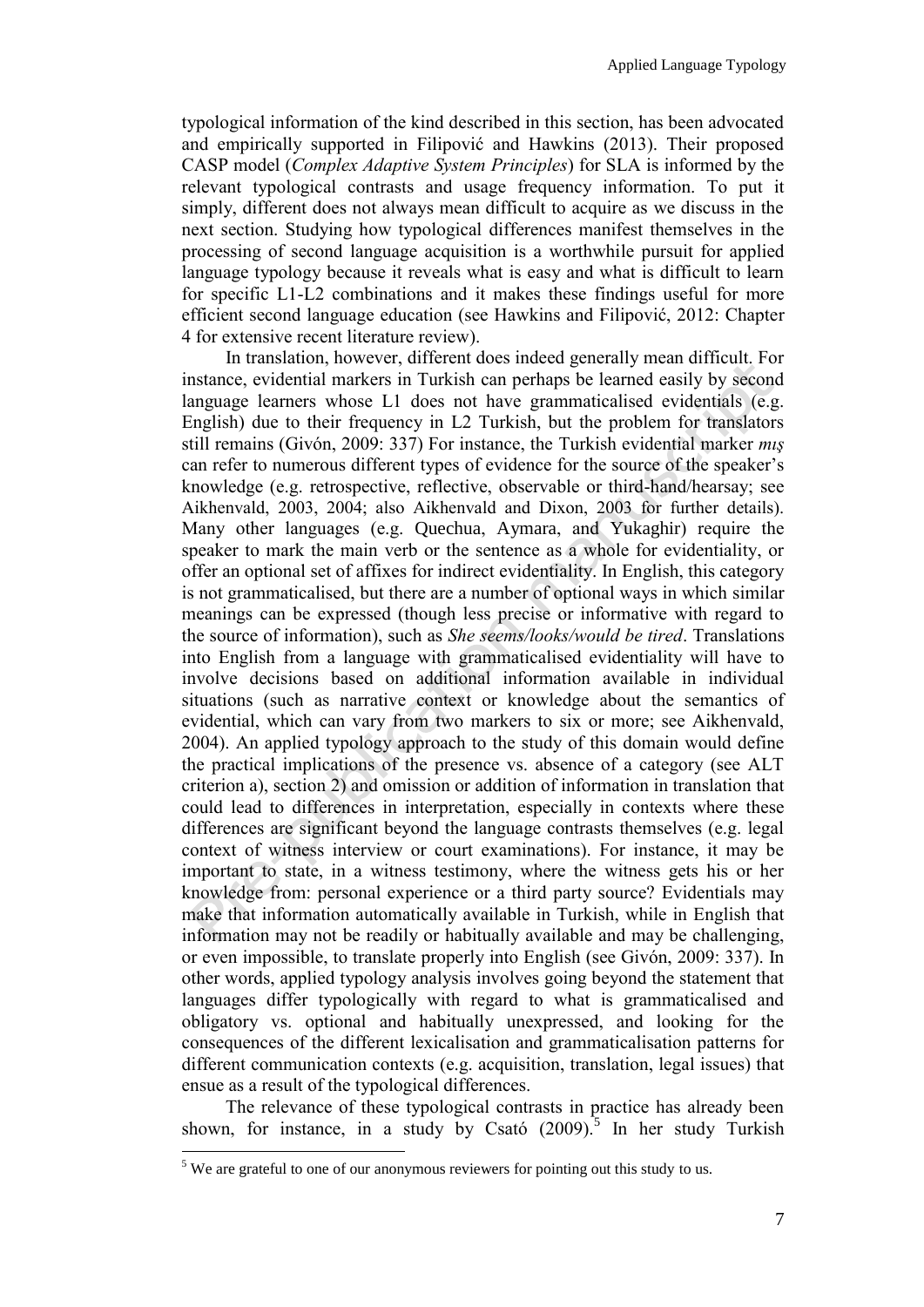grammatical strategies for the expression of evidential meanings were compared to the less grammaticalised or lexical strategies employed in Swedish. While it is possible to render the evidential information from Turkish in Swedish, the means used for this purpose in Swedish do not express the same degree of ambiguity or vagueness as the Turkish forms. Csató (2009: 77) confirms that "no Swedish device can render the threefold ambiguity of the Turkish indirectives" because the inherent vagueness in the semantics of Turkish indirectives will generally be translated by Swedish forms with explicit meaning.

In another study of second language acquisition (Rhoades-Ko, 2013) it has been shown that Japanese and English learners of Korean demonstrated different linguistic behaviour with regard to the evidentiality of Korean psychological state of mind expressions. In Korean, an evidential expression is needed in order to indicate the source of information for someone else's inner state of mind. Japanese L1 speakers whose native language has a similar evidentiality requirement to that of their Korean L2 significantly outperformed the Englishspeaking learners of Korean whose native language does not have such a requirement. This performance was not due to the level of competence in the L2 Korean but to the presence (Japanese) vs. absence (English) of the relevant semantic category comparable to that of the L2 Korean (see *Maximise Positive Transfer* principle in Filipović and Hawkins, 2013). Research of this kind can be taken one step further and this is what ALT encourages us to do: to probe for effects and consequences of these translation and acquisition contrasts. In the context of evidentials, the assumption is that contrasts in the grammatical means and lexicalisation patterns in languages that express evidentiality automatically versus those that do not will lead to differences and difficulties in how statements about events are understood, interpreted and potentially remembered. This is of particular relevance for the legal context, for example, where we have already detected important practical consequences of typological contrasts for the translation of witness interviews and for witness memory (see section 5). Further empirical research in this vein, including experimental work, involving evidentiality and other categories and domains, is precisely what the ALT framework promotes.

Therefore, it is important to note that applying typology means studying the effects of typological features in practice, going beyond the statement that various contrasts exist. It involves drawing conclusions with regard to what the contrasts mean, what impact they have on language use and what practically relevant information beyond the language description *per se* we can extract from the analysis.

## **4. Applying syntactic typology**

Syntax has been one of the central levels of linguistic analysis for the purpose of typological research. Numerous typological insights have been offered based on the syntactic restrictions of different languages. For example, a number of *if/then* implicational universals were formulated, such as if a language has word order feature X then it also Y, as in if a language has SOV word order at the clause level it almost always has postpositions as well, as in [*go to the University*] in SVO English vs. the [*University-to go*] in SOV Japanese (see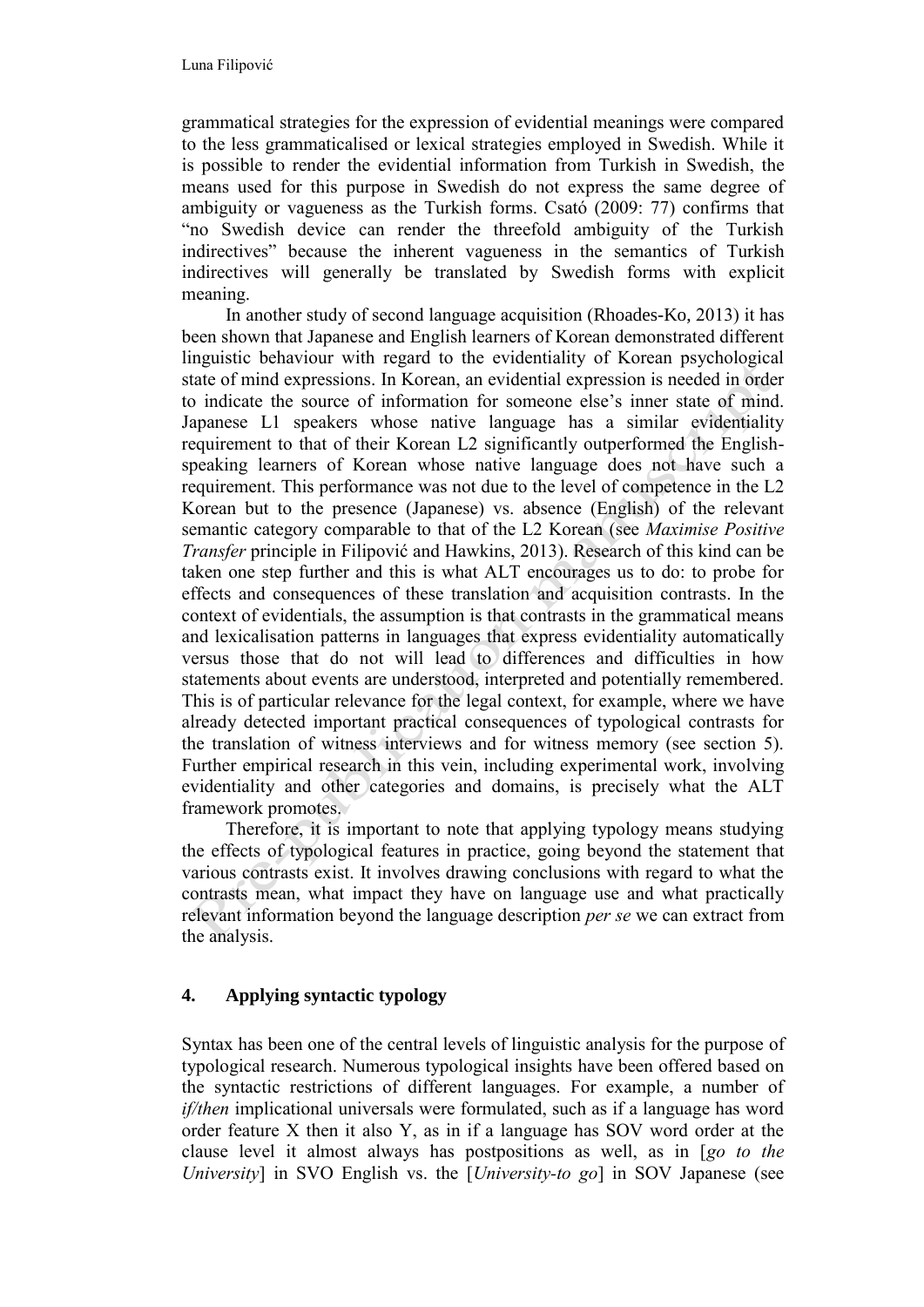Greenberg, 1963 and Hawkins, 2014 for the most recent and extensive discussion).

In terms of applied linguistic typology these findings have important predictive power when it comes to second language learning and teaching. It has been notoriously difficult to develop the best way to teach a foreign language, and to understand whether typological proximity facilitates or renders more difficult the acquisition of an L2 (see Hawkins and Filipović, 2012 for an overview). This is due to the fact that there has not been sufficient understanding of the reasons for the transfer of L1 properties into an L2 and for why such transfers are sometimes avoided (see Filipović and Hawkins, 2013 for details). In particular, some aspects of an L2 may be specific to that language and difficult to acquire regardless of which L1 a student speaks. However, other aspects of an L2 may be more challenging for learners of some L1s rather than others. There is an important role for syntactic typology here and the insights it provides can be fed into practice, and this is what Hawkins and Filipović (2012) and Filipović and Hawkins (2013) have demonstrated.

For instance, based on extensive research carried out using the *The Cambridge Learner Corpus* (CLC) Filipović and Hawkins (2013) have found out that there are broad contrasts driven by typological differences in word order that can be used for pedagogical purposes. Consider the basic word orders of English and Japanese. These languages have mirror-image word order patterns, head-initial versus head-final, that are equally simple and productive: [went [to [the cinema]]] versus [[[the cinema] to] went] (see Greenberg, 1966; Dryer, 1992; Hawkins, 1983, 2004). Head-final orders are not transferred into L2 English by Japanese learners because, as Filipović and Hawkins (2013) argue, this would result in extreme communicative inefficiency: speakers using Japanese word orders in English L2 would simply not be understood! The typological distance is just too big for (negative) transfer in this case and this is why it is blocked from the very start of the acquisition process. By contrast, head-initial word order variants of Spanish that lack precise counterparts in English (e.g., *I read yesterday the book*) can often be negatively transferred into L2 English, since they do not impact efficient communication. Filipović and Hawkins (2013) predict that because Japanese is a head-final language, the contrast with the mirror-image word order patterns of English is considerable and transferring head-final patterns into a head-initial language like English, and vice versa, would significantly impair communication. This is why it is imperative for Japanese learners of English, and for English learners of Japanese, to acquire correct basic word orders in their L2s early. On the other hand, speakers of L1 languages with flexible SVO word order like Spanish and with enough typological proximity to English do not have the same incentive, because even when they transfer incorrect orders from their L1s into a fundamentally similar head-initial English L2 (which they do; see Filipović and Hawkins, 2013), communication is not significantly impaired. Empirical corpusbased research confirms these predictions. Hawkins and Filipović (2012) found extensive examples of syntactic transfer in L2 English by Spanish L1 learners (e.g. *I like very much sweets*), persisting well into the intermediate levels of the CEFR (Common European Framework of Reference), while basic word order errors are not there in Japanese L1 scripts even at the beginner levels (see Hawkins and Filipović, 2012). Further examples of negative transfer in syntax that does not impede communication and thus pervades early L2 English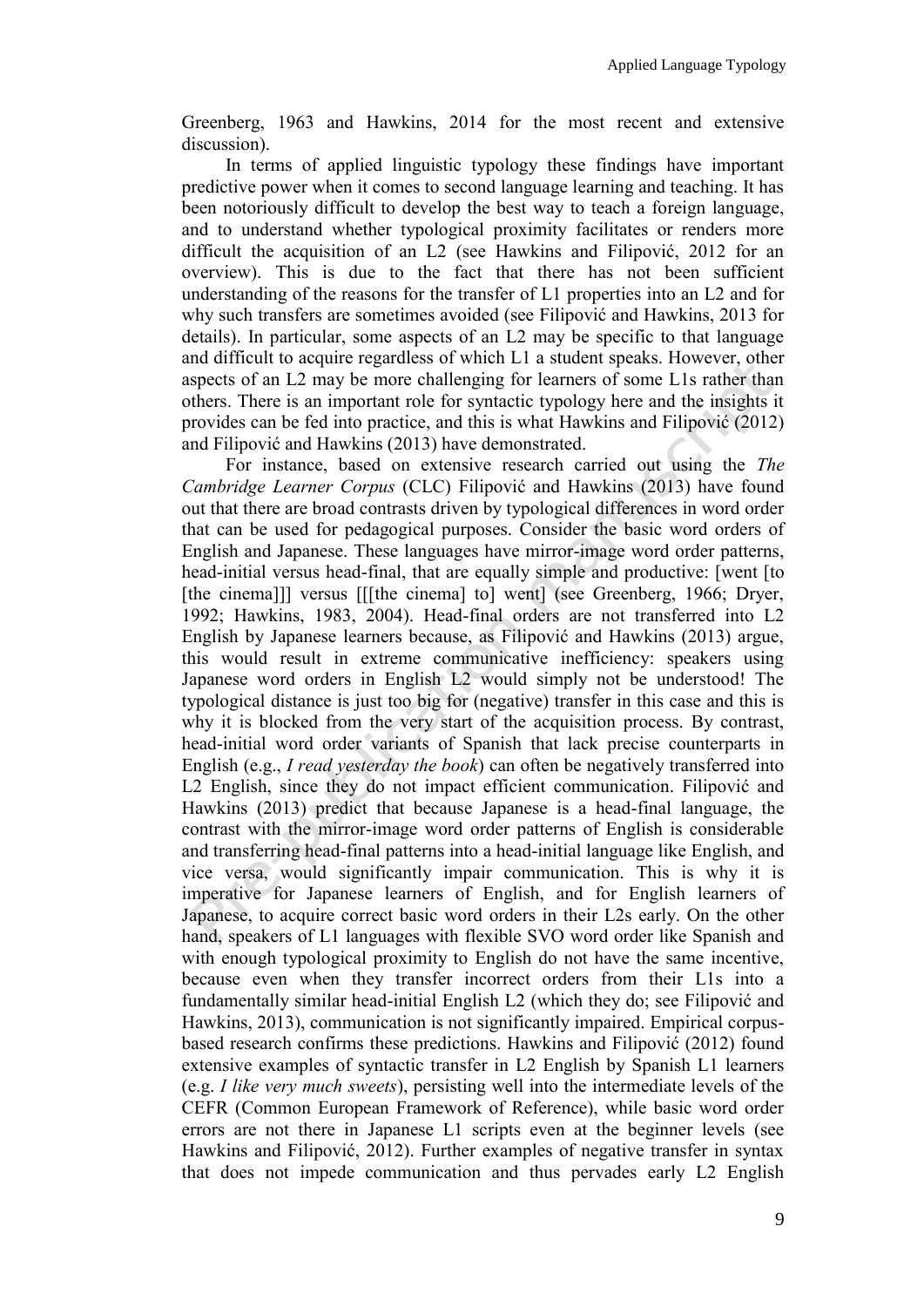acquisition are found in relation to the pro-drop feature. Hawkins and Filipović (2012) found that Spanish learners transfer their L1 structures such as \**is a beautiful country* into L2 English. By contrast, Chinese learners of L2 English do not transfer their prenominal relative clauses into equivalent structures such as \**the woman loves whom the man.* Unlike the Spanish pro-drop structure, prenominal relatives like these transferred from Chinese L1 into L2 English would cause a significant impediment to communication. In this context, a practical recommendation would be to ensure that more time is spent in the early instruction of Spanish L1 learners of English with teaching basic word order differences (see further section 6).

Another example of how empirical insights can be applied for the purpose of efficient language acquisition and targeted language pedagogy comes from our study of determiners. We noticed a significant advantage in the acquisition of definite and indefinite articles in English, among those learners who speak L1s that also have articles in their noun phrases, e.g. French, Spanish, Italian and German. By contrast, those learners of English speaking L1s without articles, such as Mandarin, Korean, Russian or Turkish, have significantly higher error rates in this area. In some cases speakers of languages with articles are better at the beginner levels of proficiency in L2 English than speakers of article-less L1s are at highly advanced levels (see Hawkins and Filipović, 2012 for details). This is one of the more persistent L1-driven difficulties in the acquisition of L2 English. In order to address it properly more time should be dedicated to it in L1 classrooms of speakers of languages without articles, while speakers of languages with articles would be better off spending more time on other aspects of English grammar that pose difficulty for them. These kinds of empirical findings support our proposal that at least part of the teaching and learning plan for a given L2 should incorporate L1-specific issues for learners in relation to that L2 (see Hawkins and Filipović, 2012; Filipović and Hawkins, 2013 for further discussion and exemplification).

So why is it that some negative transfers (e.g. Japanese word order) are blocked from the outset of the L2 acquisition process whereas others are permitted (e.g. determiner errors by speakers of languages without articles)? We argue that this is due to principles of SLA that we have identified within our CASP model as *Communicative Blocking of Negative Transfer* and *Permit Negative Transfer* respectively (Filipović and Hawkins, 2013). The former operates when the cost of transfer and risk of communication impediment is too high, while the latter is active when this cost and risk are low. These and other CASP principles operate collectively to predict when and where negative transfer is blocked or permitted, and they provide an explanation for transfer phenomena in general and an answer to the question: why do we see transfers between some L1s and not others into L2, and for some structures and not others? Applied Language Typology, in conjunction with the SLA principles of the CASP, goes a long way towards answering this question and it informs the practical tasks of teaching and learning in the process.

It is also important to address the common belief that similarities between L1 and L2 automatically mean an advantage in L2 learning (see also Gilquin, 2008). This may not be the case because even when L1 structures can be used as a basis for typologically similar L2 structures, since the acquisition of the L2 pattern can be hindered when constructions differ in detail (see Filipović, 1999, 2007a, 2013a; Cadierno, 2008; and Odlin, 1989; see also Filipović and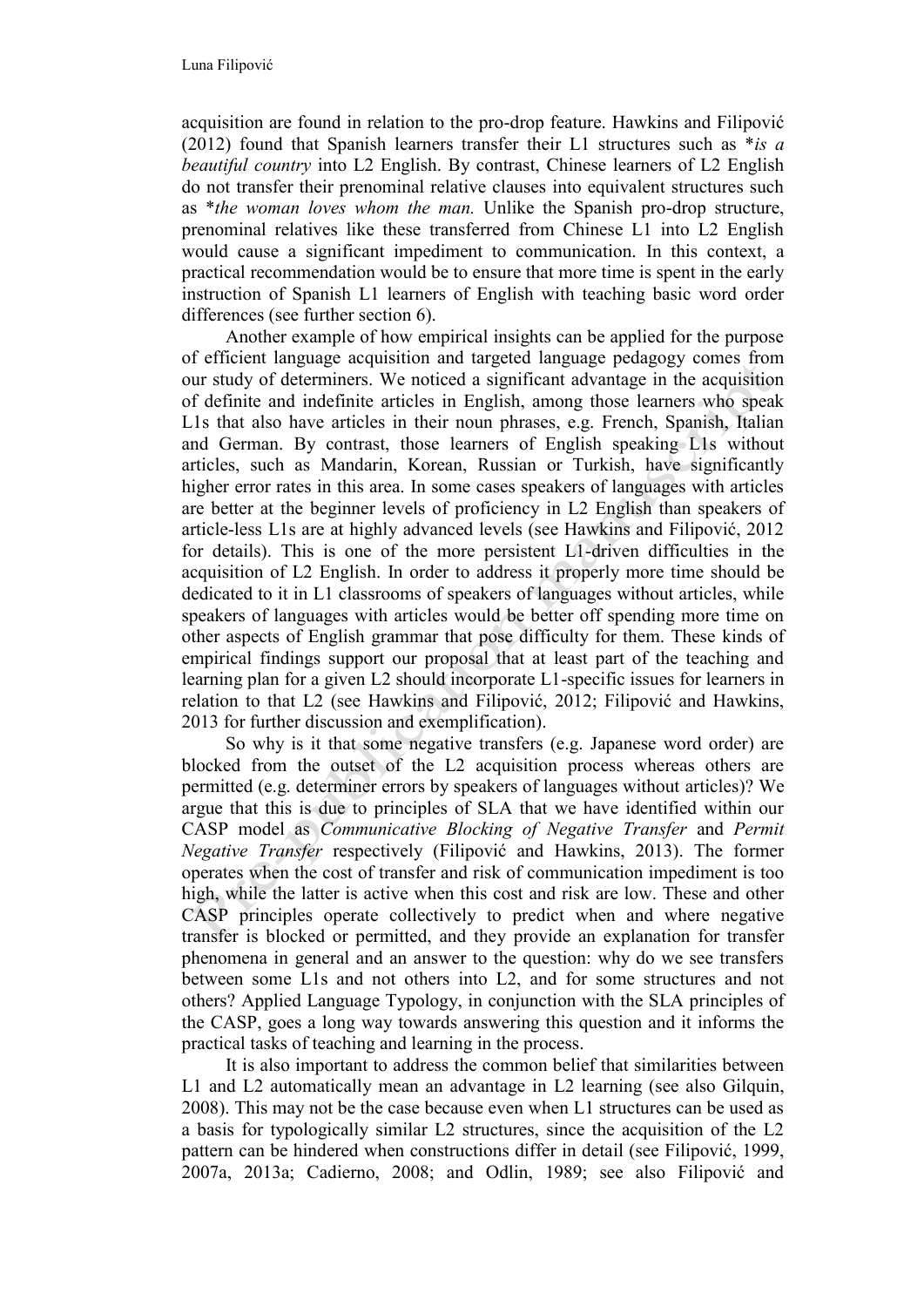Ibarretxe-Antuñano, 2015 in particular for examples of intratypological variants). The very proximity of L1 to L2 can also make learners reluctant to make the positive transfer (see Kellerman, 1983 on psychotypology). Wordorder similarity can in general be an advantage, but it can also cause negative transfer, as we have seen in the case of Spanish L1 and English L2. It was this and similar observations based on the L2 English acquisition data that led Filipović and Hawkins (2013) to develop their CASP model for SLA, which is a platform for further research into the pedagogical benefits of applied typology (for further discussion and evidence supporting this kind of CASP model and its predictions see e.g. Crosthwaite, 2014; O'Grady, 2015; Hulstijn, 2015)

In sum, typological findings from both morphology (discussed in the previous section) and syntax (this section) can play a key role in interdisciplinary research, informing numerous strands of linguistic, psycholinguistic and sociolinguistic research (Hawkins, 1994, 2004, 2014 for syntax and language processing; and also Trudgill, 2011 on morphology and sociolinguistic typology). Such developments enable us to better understand the effects and consequences of morphological and syntactic contrasts in applied contexts. This also makes it possible to draw the attention of, for example, translators, teachers and learners to the learning and teaching patterns that produce more efficient and accurate linguistic exchange and more successful overall language acquisition and use in a multilingual professional situation or classroom. Nevertheless, in our opinion, the key level of application for ALT research is semantics, to which we now turn. It is crucial to point out at the outset, however, that the semantic level must be defined holistically to comprise all levels at which meaning is conveyed, including syntax and morphosyntax as well as lexical meanings and relations; see Matthews (1995). Ultimately, the main goal of any act of communication in any language is to convey meaning and therefore the level of a holistic semantic analysis can be expected to provide the most informative results.

## **5. Semantic typology applied**

It is no coincidence that much recent work in linguistic typology is semantic in nature (Talmy, 1985, 2000). Talmy's semantic typology has a different starting point than the other linguistic typologies that came before it. That is, instead of comparing at individual lexical or semantic features in isolation or at a single level (e.g. morphology or syntax) across languages, Talmy's typology starts from a common conceptual domain, something that all speakers are likely to talk about, such as motion events. By initially focusing on universal experiential domains we have a less biased starting point for cross-linguistic comparison that does not originate from a specific single language (e.g. a grammatical category present in some languages but not in others). This approach does not impose language-specific lexical and grammatical categories, terminologies and relations onto languages that do not necessarily have them.

Talmy has shown that all languages express certain event components, but they do so in different ways. He notes, however, that the variation is not limitless: languages lexicalise the defining component of an event either in the main verb (e.g. in Spanish) or outside the verb (e.g. in a particle or a preposition; e.g. in English). This now well-known typological contrast is illustrated in (3):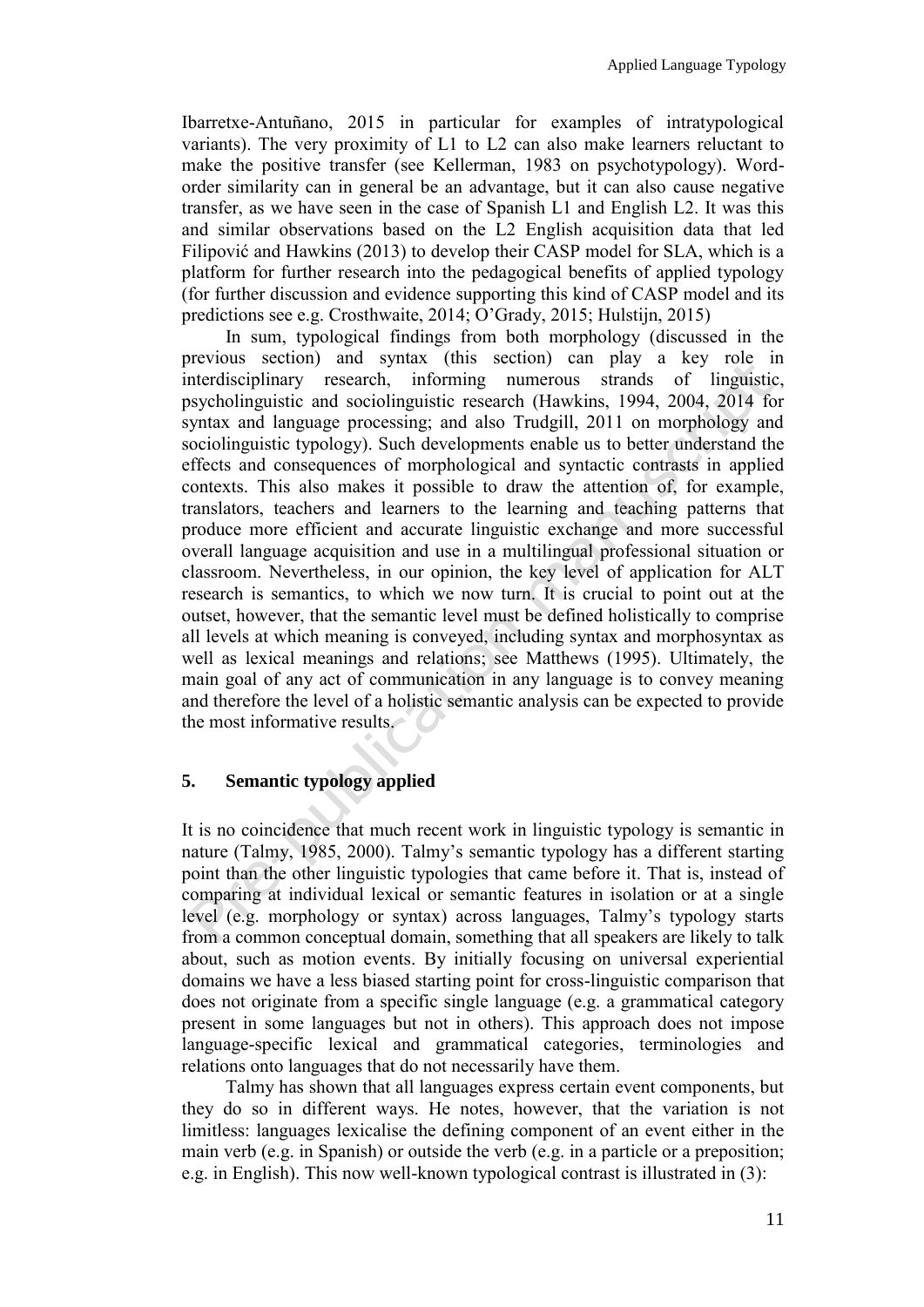(3) a. Lola entró en la casa brincando. Lola enter-PST.SG in the house skipping-G "Lola entered the house skipping." b. Lola skipped into the house.

Because manner is expressed in a non-obligatory structural element in a sentence in Spanish (e.g. in an adverb, adverbial phrase or adverbial clause), it is often likely not to feature in the translation of English texts into Spanish. English literary texts that have been studied (e.g. by Slobin, 1996) abound in manner information through the extensive use of manner verbs, supported by the English lexicalisation pattern. Manner can be expressed in Spanish but because this would often require complex paraphrases, the narrative flow and rhetorical style in Spanish would be severely disrupted and translators from English into Spanish have been shown to simply omit manner information in more than 50% of cases in Slobin's (1996) substantial corpus-driven study. These typological insights have been applied extensively in the study of first and second language acquisition (e.g. Vidaković, 2006; Cadierno. 2008; Soroli *et al*. 2012; Hijazo-Gascón, 2015; see also Filipović and Ibarretxe-Antuñano, 2015 for a recent overview and discussion as well as reference to numerous studies in this area).

In this section we present some examples of the ways in which ALT research has already made use of these complementary contrasts (see ALT criterion c), section 2), which are widely documented in cross-linguistic motion event lexicalisation (path-in-the-verb vs. manner-in-the-verb). Other cognitive domains (causation) have also been explored in this vein and we include them in our discussion further below. Semantic typology has in effect been the most inspirational source of information in an applied context since it comprises both lexical and construction levels, which are of central importance for the expression of meaning (see Filipović, 2007a). We illustrate here the relevance of some semantic categories within a semantic typology, and of word and construction meanings for various applied contexts, such as witness memory and translation of police interviews, that have been supported using different empirical research methods (corpus and experimental).

Numerous studies of literary translation have documented the challenges that typological language contrasts pose (e.g. Slobin, 1996, 1997, 2003, 2006). For example, it has been shown that information about manner is often absent from the Spanish original, but present in the English translation and vice versa: i.e. present in the English original text but absent from its Spanish translation. A further study has applied these theoretical and practical typological insights to a different, socially-relevant context of use, namely communication in a legal context. An extensive corpus-driven study, carried out on bilingual transcripts of Spanish-English interviews (Filipović, 2007b) has revealed a number of issues that arise in translation-assisted police interviews. In the process of interpreting from Spanish into English, the information about the manner of motion can be, and often is, spontaneously added, just as in literary translation (Slobin, 1996). This happens because this is the most natural way to lexicalise manner of motion events in any context in English, as we see in the following example (from Filipović, 2007b):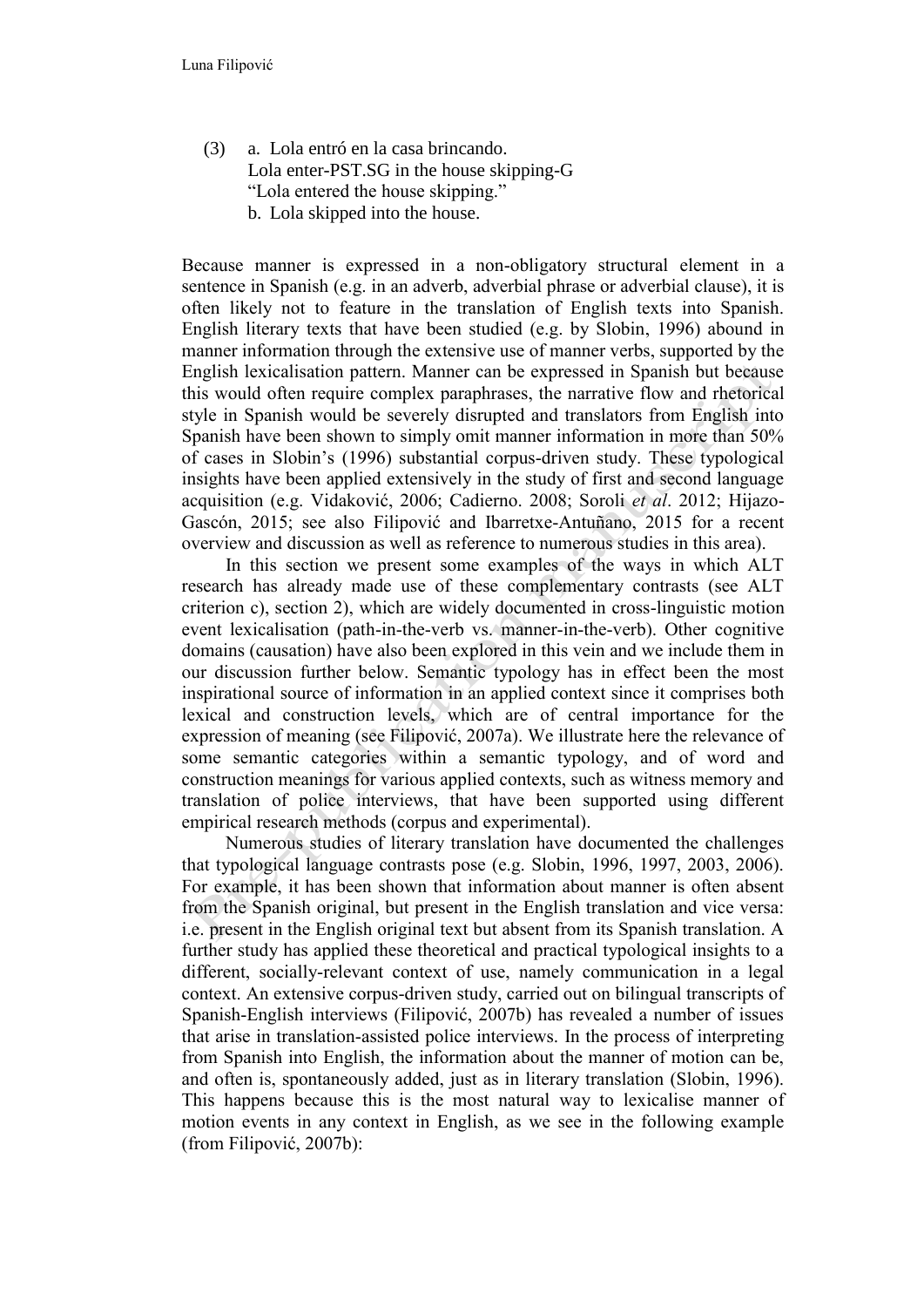(4) Original: pero … salió por la puerta detrás. but . . . he exit-PST.SG via the door behind. "He exited via the back door." Official translation: "but he . . . ran out via the back door."

The use of directional verbs of motion (such as *enter, exit, cross*) is a characteristic of the Spanish typological pattern, while the English pattern requires manner of motion verbs to be used instead and the use of non-manner verbs, while possible in English, is not characteristic of the speakers' speech habits and of the rhetorical style in that language (see Slobin, 1996, 1997). This is why spontaneous additions of manner information through the use of manner verbs in the English translation instead of directional verbs given in the Spanish original are systematic in all kinds of texts, both literary and non-literary.

This added piece of information in translation has a serious practical consequence: it can result in the suspect and his whereabouts not being properly identified since, as in example (4) above, the suspect may have walked in order to avoid suspicion, yet in the translation it is stated that he ran. The original Spanish witness statement does not contain information about the manner of motion but the police would be looking for a person that was running based on the English translation of the same statement. Information about the manner of motion can be crucial in situations like this, since it enables us to speculate about the suspect's physical state and location (e.g. if he was running all the time, he could be tired and hiding in the search area; he could have gone further from the crime scene if he had run than if he had limped; if he had run, it means he had not been wounded or hurt, etc.).<sup>6</sup> The communicative consequence is that we draw different conclusions about a described event from the Spanish original and its English translation respectively. In the case of pattern-clashes such as this between English and Spanish, it may be useful to explicitly encourage speakers of languages like Spanish to provide information about the manner during interrogation (since their habitual pattern does not automatically prompt them to do so) and to alert interpreters to the consequence of this major difference in linguistic patterning during their training.

In addition to the use of verbs and their contribution to the mental imagery or construal of a described event (see Slobin, 2006) there are numerous constructional meanings whose subtle differences, if not properly rendered in translation, can cause serious misunderstandings in the communication of legally relevant information. One such construction is the caused motion construction that has been highlighted by Filipović (2007b, 2013b, 2013c) and that perhaps best illustrates the profound impact that this typological dimension can have on the outcome of a case.

English is typologically a language in which agents are clearly marked by their syntactic position in the subject slot. English expresses agents clearly, but it does not oblige its speakers to make explicit whether the agents performed the action voluntarily or non-voluntarily (e.g. *Mark dropped the parcel*). Spanish on the other hand has two distinct constructions (discussed below) that clearly

 $\overline{a}$ 

<sup>&</sup>lt;sup>6</sup> See also Filipović (2007a; in press) on the importance of the key typological contrasts in the lexicalisation of deixis for inferences about the relative spatial positioning of event participants and speakers.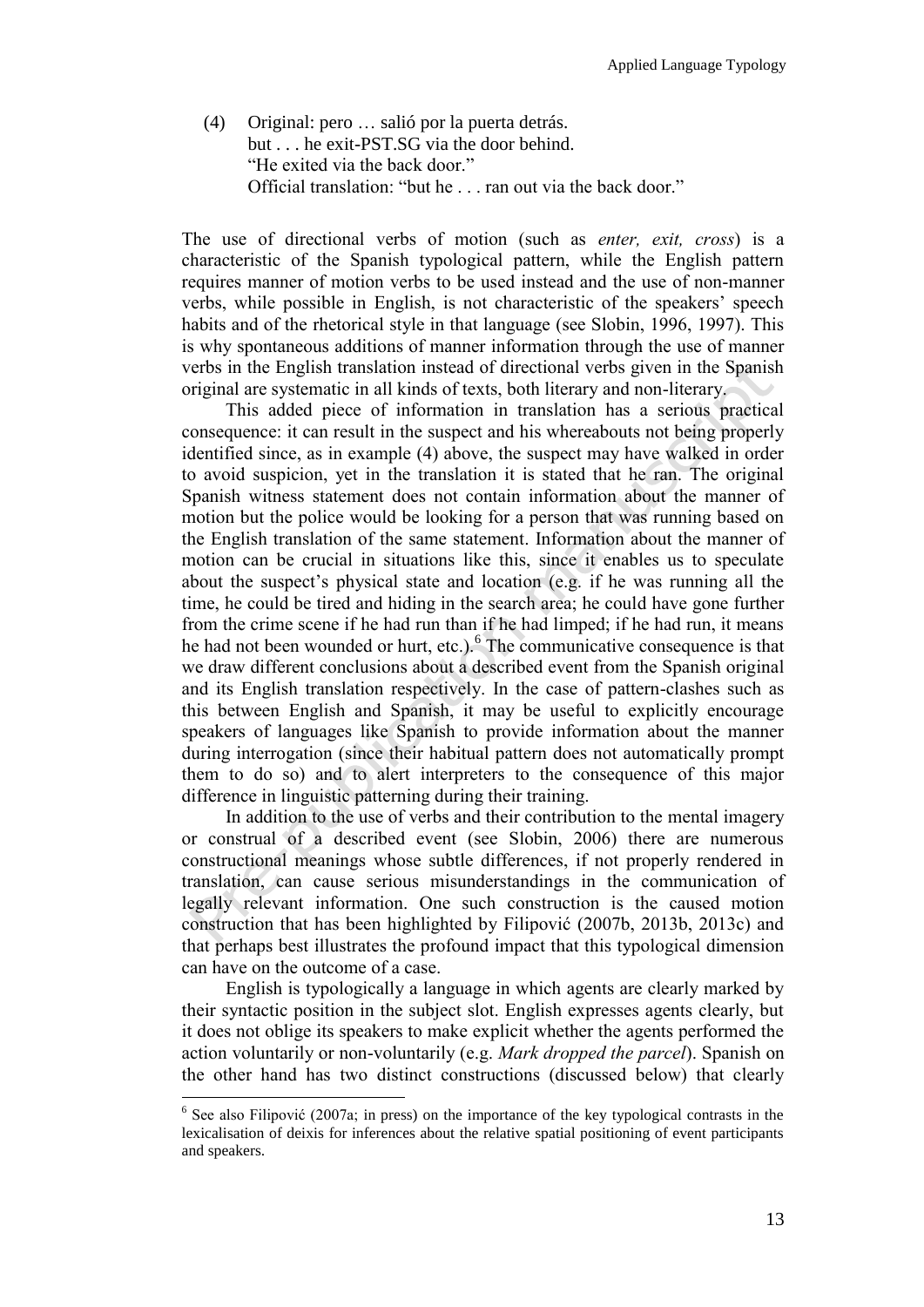indicate whether the action was performed with intention (voluntarily as in (5)) or without intention (non-voluntarily as illustrated in (6)).

A study of this typological difference has numerous applications in practice, especially in the context of witness memory or judgments by juries, as has been shown in recent experimental psycholinguistic studies. Fausey and Boroditsky (2011) have demonstrated that English speakers remember agents better in both voluntary and involuntary causation events, and they have also confirmed (Fausey and Boroditsky, 2010) that explicit causative expressions (such as *X broke Y*) elicit more direct blame implication than the non-agentive expressions used to describe the same events (such as *Y broke*). Thus, language use can significantly affect our judgment about the events we see or hear about (see also Trujillo, 2003 and Ibarretxe-Antuñano and Filipović, 2013).

Furthermore, an experimental study of recall memory by Filipović (2013b) has shown that Spanish speakers remember better the difference between actions which were voluntary and those which were not, in line with the Spanish speakers' language-driven preference for distinguishing clearly between the two types of actions. Namely, when the action is performed on purpose (voluntarily) English and Spanish have similar options as seen below:

(5) Pedro botó el vaso. Pedro-NOM.SG throw-PST.SG the glass-ACC.SG "Pedro threw the glass."

But when the action was performed *accidentally* (non-voluntarily), English and Spanish exhibit an important difference in their construction pattern. Spanish has a more precise construction for which English does not have an adequate translation equivalent:

(6) Se le cayó el vaso (a Pedro). REFL he-DAT.SG  $fall-PST.3<sup>rd</sup>SG$  the glass-NOM.SG (to Pedro) "Pedro dropped the glass."

The consistency of using two very different constructions in order to distinguish between actions that were accidents versus those carried out on purpose was an aid to memory for Spanish speakers, who had better recall memory for causation events than their English peers (Filipović, 2013b). Thus, such language contrasts have an important impact on witness memory for causation events (for further examples of language effects on witness memory see Filipović, 2011).

These typological differences in the expression of causation between English and Spanish are also significant for the ALT approach to translation studies. The normal English translation for (6) is ambiguous with respect to agentivity (i.e. *dropped* can be interpreted as being both on purpose or accidentally). In fact, this translation can be quite misleading and the proper understanding of the Spanish expression in (6) would be along the lines of 'It so happened to Pedro that the glass he was holding fell accidentally'. This kind of expanded translation is never offered since it would involve a much longer and complex structure than the original one and it would also add a substantial amount of information by the interpreter, something that goes against the general instructions given to interpreters. Filipović (2007b, 2013b) has shown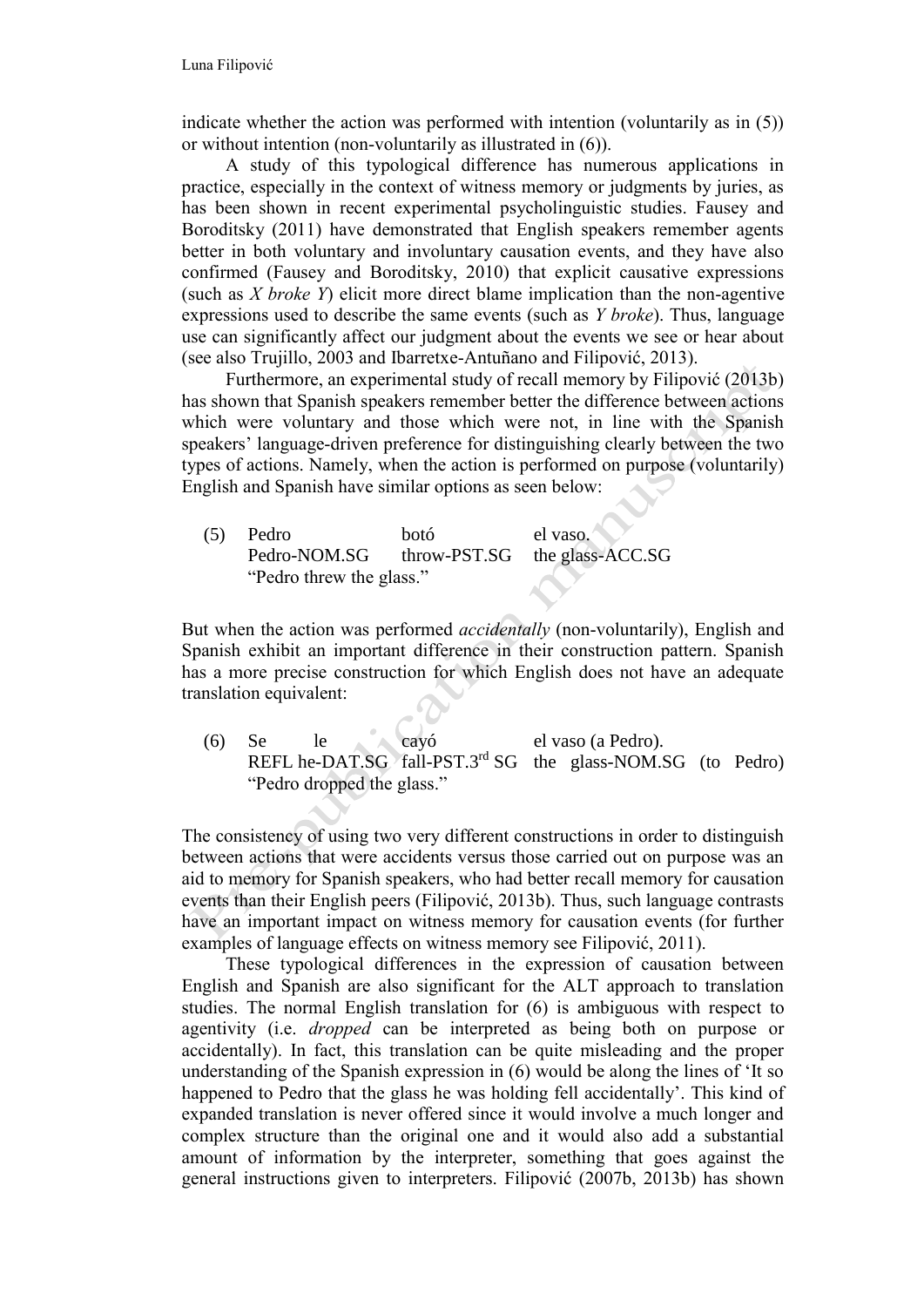that, in the case of authentic data from real-life police interviews, this ambiguous translation as in (6) can cause serious misinterpretation of a suspect's statement due to the lack of a proper constructional equivalent in English. The suspect using a construction like the one in (6) in Spanish is clearly saying that the person did not commit the act in question on purpose, while the English translation 'He dropped X' is easily taken to refer to an intentional act instead (see Filipović, 2007b, 2013b, 2013c). An imprecise translation that leads to the understanding that the suspect did something on purpose is potentially highly detrimental, not just to the translation but to the whole outcome of a legal case. This is not to say that the interpreter in question is necessarily doing a bad job. Rather, due to the typological difference between English and Spanish in this domain, it is possible to leave certain important information ambiguous in translation and susceptible to a wrong, and potentially harmful, interpretation. Moreover, in a recent experimental study of the second language acquisition of these causation structures Filipović (forthcoming) has found that proficient L2 learners of Spanish fail to make use of these structures and as a result have worse memory recall of accidental events than Spanish native speakers. Specifically, English L1 speakers who are highly proficient in Spanish L2 are not fully aware of the exact occasions when it is necessary to use structures like the one in (6), the use of which helps memory recall with regard to whether an action was performed on purpose or not. Spanish native speakers always express the accidental actions by using the *se-*constructions as illustrated in example (6). Explicit teaching of such important features of a language, in this case Spanish, can certainly improve awareness and focus as well as appropriate language use by those who learn it as an L2. It is impossible to achieve the relevant frequencies of exposure for implicit learning of all important features of an L2 and this is why at least some of them should be brought to the explicit attention of learners. The role of applied linguistic typology research is to highlight such instances, explain their causes and potential real-life consequences and incorporate such findings into the training of both interpreters and police interviewers (which is currently being done, for example, within the research and engagement project TACIT). 7

#### **6. Conclusion**

 $\overline{a}$ 

In this paper we have illustrated how different insights from linguistic typology can be applied at a number of levels of linguistic analysis (morphology, syntax, semantics) in order to detect exact points of conflict that are the result of language contrasts, all of which can have important practical applications in legal communication and translation as well as in areas of second language learning and teaching. For instance, two languages that differ significantly on the morphological level (English and Serbian) need to be studied in light of these relevant differences, since learning and teaching will gain in efficiency when both learners and teachers become explicitly aware of where frequent problems arise and of their causes. Similarly, in syntax, more time could be spent on those aspects that are empirically proven to be more difficult to

<sup>&</sup>lt;sup>7</sup> See http://whatworks.college.police.uk/Research/Research-Map/Pages/ResearchProject.aspx?projectid=326.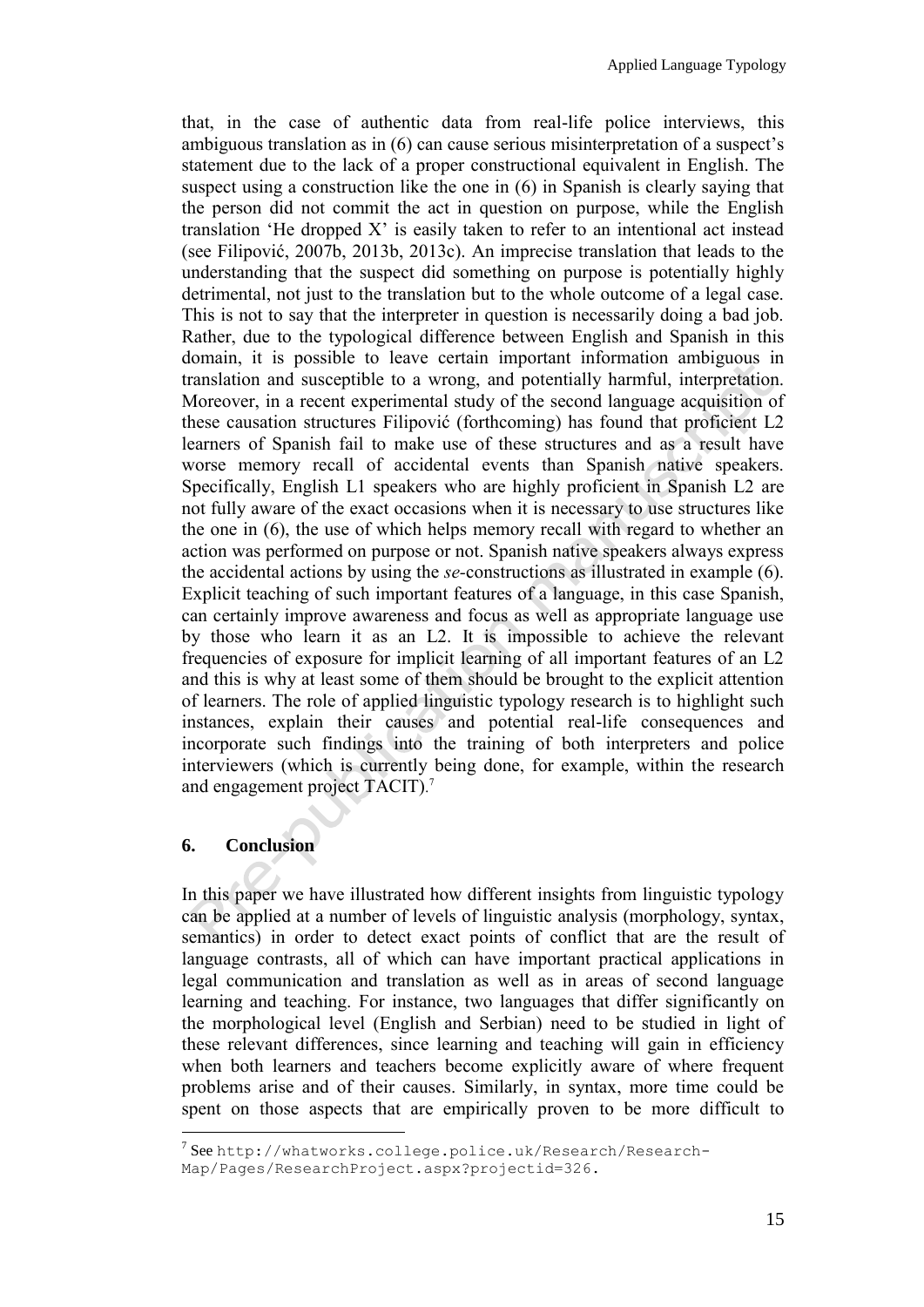acquire, even when the two languages show a large degree of similarity (e.g. Spanish vs. English word order). On the other hand, differences do not necessarily always lead to later or more difficult acquisition, as we saw with the acquisition of a typologically very different word order by Japanese learners of English. This fact also needs to be brought to the attention of teachers and the authors of learning materials. Finally, a semantic typology like that of Talmy's (and the subsequent developments it has inspired; see Filipović and Ibarretxe-Antuñano, 2015 for details) can substantially inform the integration of word meaning into constructions and explain their role in creating cross-linguistic contrasts of relevance to translating, interpreting and memory for events. Crucially, contrasting languages at a descriptive level, without seeing how those contrasts are manifested in practice, is only partially informative. That is why the practical usefulness of language typology increases in value when the effects of these contrasts are tested and assessed in their respective practical domains.

Empirically-driven applied typology studies are extremely useful in second language pedagogy (see Hawkins and Filipović 2012: Chapter 9 for further details regarding both their theoretical and their pedagogical value, with suggestions and applications for further research). We believe that the efficiency of SLA can be enhanced through the inclusion of typological insights as exemplified here. This belief is ultimately grounded in the substantial amount of previous research in SLA and language instruction (Hawkins and Filipović op. cit.). It has been shown through experimental teaching that raising awareness of L1-L2 contrasts facilitates the learning of difficult L2 structures (Kupferberg and Olshtain, 1996; see also Eric Hawkins' (1984) extensive work on language awareness). We are aware that the debate concerning implicit vs. explicit learning and the best methods of instruction for second language is far from over We trust that some explicit focus on Spanish non-intentional *se-*constructions could have improved both verbalisation and memory performance in Spanish L2 by English L1 speakers (Filipović, forthcoming). We do not intend to enter this debate here but we do clearly advocate raising explicit awareness about the typological contrasts that clearly affect second language learning and use. While the evidence to support usefulness of presenting metalinguistic knowledge for improvement of acquisition is not definitive, the issues are more complex than a simple *for vs. against* explicit teaching approach (see Roehr and Gánem-Gutiérrez, 2013 for a recent and detailed discussion). In any case, at the very least, producers of learning materials and language teachers should make use of research findings such as those exemplified here and teach them implicitly or explicitly, depending on their persuasions.

More generally, packaging information in a language-specific way is so deeply rooted in our everyday experience and interaction with the world around us that we are often unaware of the fact that we are doing it, namely organizing information according to a certain entrenched underlying system of words and rules. Specialist training targeting specific points of serious conflict between two languages can target this problem and prevent it from occurring in the future. Moreover, if we are carrying out the extremely stressful job of interviewing or interpreting we are naturally inclined to revert to the comfort of our typical and familiar linguistic frames. By this we mean that, when under pressure (e.g. in police interrogation), people in general rely on entrenched stereotypes, including linguistic ones (see Mendoza-Denton 2010).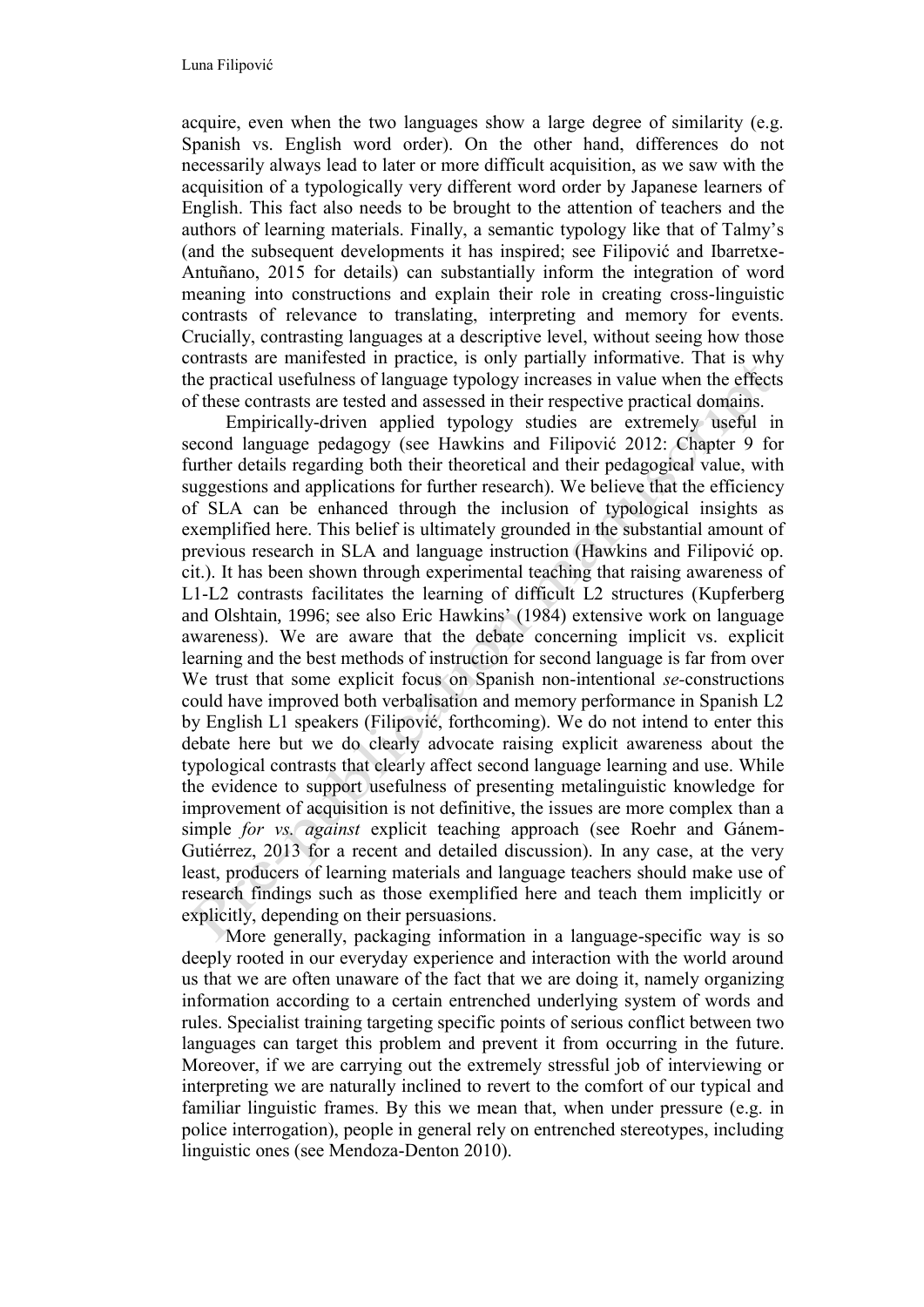These and similar findings could be incorporated into interview training techniques for police officers and other professionals of the court as well as for social services staff (in medical or social work), since most public-oriented professionals find themselves in multilingual communicative situations nowadays. It is important to become aware of the fact that some information may be easier to express in some languages than in others and thus it is habitually given by the speakers of these languages (e.g. manner of motion information in English verbs, intentionality information in Spanish caused motion constructions). Then again, there are some aspects of events that tend not to be lexicalised in much detail (intentionality in English constructions) or are often not expressed at all (omission of manner information in Spanish). These and similar typological contrasts and their practical consequences need to be researched further, and for other pairs and groups of languages than those considered here, in order to fulfil the Applied Language Typology mission of informing and improving professional practice in multilingual communication across different public domains.

## **References**

Aikhenvald, A. Y. 2004. *Evidentiality*. New York: Oxford University Press.

- Aikhenvald, A. Y.and R. M. W. Dixon (eds.). 2003. *Studies in Evidentiality* [Typological studies in language, vol. 54]. Amsterdam: Benjamins.
- Aikhenvald, A. Y. 2003. Evidentiality in typological perspective. In A. Y. Aikhenvald and R. M. W. Dixon (eds.), *Studies in Evidentiality*  [Typological studies in language, vol. 54]. 33-62. Amsterdam: Benjamins.
- Athanasopoulos, P. and Bylund, E. 2013. Does grammatical aspect affect motion event cognition? A cross-linguistic comparison of English and Swedish speakers. *Cognitive Science* 37: 286-309.
- Cadierno, T. 2008. Motion events in Danish and Spanish: A focus on form pedagogical approach. In *Cognitive Approaches to Pedagogical Grammar*, S. De Knop and T. de Rycker (eds.), 259-294. Berlin: Mouton de Gruyter.
- Cadierno, T. and Robinson, P. 2009. Language typology, task complexity and the development of L2 lexicalisation patterns for describing motion events. *Annual Review of Cognitive Linguistics* 7: 246-277.
- Comrie, B. 1989. *Language Universals and Linguistic Typology* (2<sup>nd</sup> edition). Chicago: Chicago University Press.
- Croft, W. 2003. *Typology and Universals*. Cambridge: Cambridge University Press.
- Crosthwaite, P. R. 2014. Definite discourse-new reference in L1 and L2: A study of bridging in Mandarin, Korean, and English. *Language Learning* 64 (3): 456-492.
- Csató, É. Á. 2009. *Rendering Evidential Meanings in Turkish and Swedish. In Turcological Letters to Bernt Brendemoen* [The Institute for Comparative Research in Human Culture Oslo Serie B: Skrifter 132], É. Á. Csató, G. Ims, J. Parslow, F. Thiesen and E. Türker (eds.), 77-86. Oslo: Novus.
- Dryer, M. 1992. The Greenbergian word order correlations. *Language* 68: 81- 138.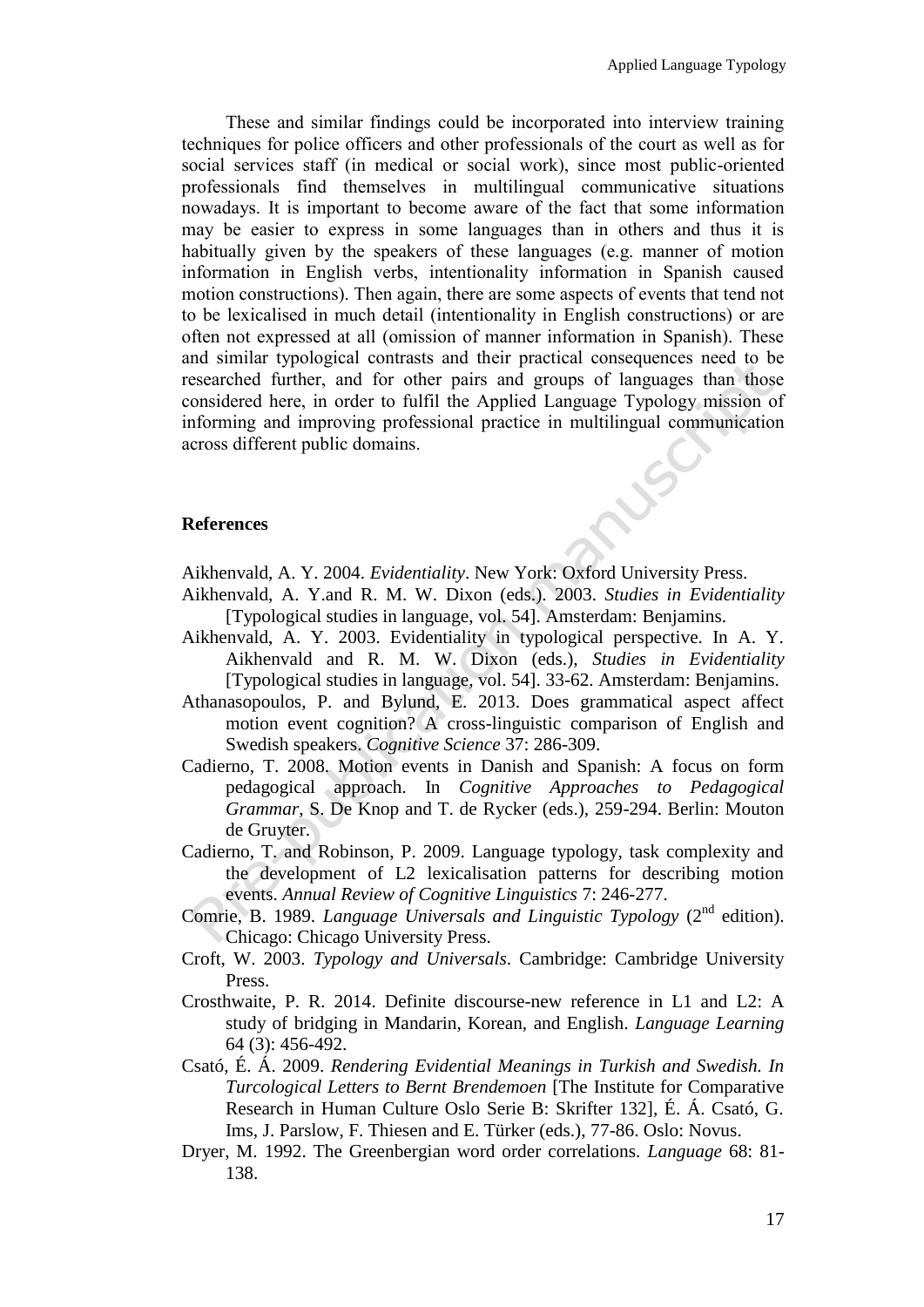- Ellis, N. 2008. The psycholinguistic of the interaction hypothesis. In *Multiple Perspectives on Interaction in SLA: Second Language Research in Honor of Susan M. Gass*, A. Mackey and C. Polio (eds.), 11-40. New York: Routledge.
- Fausey, C.M. and Boroditsky, L. 2010. Subtle linguistic cues influence perceived blame and financial liability. *Psychonomic Bulletin & Review* 17(5): 644-650.
- Fausey, C. M. and Boroditsky, L. 2011. Who dunnit? Cross-linguistic differences in eye-witness memory. *Psychonomic Bulletin & Review* 18 (1): 150-157.
- Filipović, L. 1999. Language-specific Expression of Motion and its Use in Narrative Texts. Master's dissertation, University of Cambridge.
- Filipović, L. 2002. Verbs of Motion: Structural Perspectives. PhD Thesis, University of Cambridge.
- Filipović, L. 2006. Weaving the web of meaning. *Languages in Contrast* 6 (1): 151-175.
- Filipović, L. 2007a. Talking about Motion: A Crosslinguistic Investigation of Lexicalization Patterns. Amsterdam: John Benjamins.
- Filipović, L. 2007b. Language as a witness: Insights from cognitive linguistics. *Speech, Language and the Law* 14 (2): 245-267.
- Filipović, L. 2008. Typology in action: Applying insights from typological contrasts. *International Journal of Applied Linguistics* 18 (1): 42-61.
- Filipović L. 2009. Motion events in semantic typology and eyewitness interviews. *Language and Linguistics Compass* 3(1): 300-313.
- Filipović, L. 2010a. Typology meets witness narratives and memory: Theory and practice entwined in cognitive linguistics. In *Cognitive Linguistics in Action: Theory to Application and Back*, E. Tabakowska, M. Choinski and L. Wiraszka (eds.), 269-291. Berlin: Mouton de Gruyter.
- Filipović, L. 2010b. The importance of being a prefix. In *Slavic Verbs of Motion*, V. D. Hasko and R. Perelmutter (eds.), 247-266. Amsterdam: John Benjamins.
- Filipović, L. 2011. Speaking and remembering in one or two languages: Bilingual vs. monolingual lexicalization and memory for motion events. *International Journal of Bilingualism* 15 (4): 466-485.
- Filipović, L. 2013a. Typology as a continuum: Intratypological evidence from English and Serbo-Croatian. In *Variation and Change in the Encoding of Motion Events* [Human Cognitive Processing Series 41], J. Goschler and A. Stefanowitsch (eds.), 17-38. Amsterdam: John Benjamins.
- Filipović, L. 2013b. Constructing causation in language and memory: Implications for access to justice in multilingual interactions. *International Journal of Speech, Language and the Law* 20 (1): 1-19.
- Filipović, L. 2013c. The role of language in legal contexts: A forensic crosslinguistic viewpoint. In *Law and Language* [Current Legal Issues 15], M. Freeman and F. Smith (eds.), 328-343. Oxford: Oxford University Press.
- Filipović, L. in press. Applying language typology: Practical applications of research on typological contrasts between languages. In *Motion and Space across Languages and Applications* [Human Cognitive Processing Series], I. Ibarretxe-Antuñano (ed*.*), Amsterdam: Benjamins.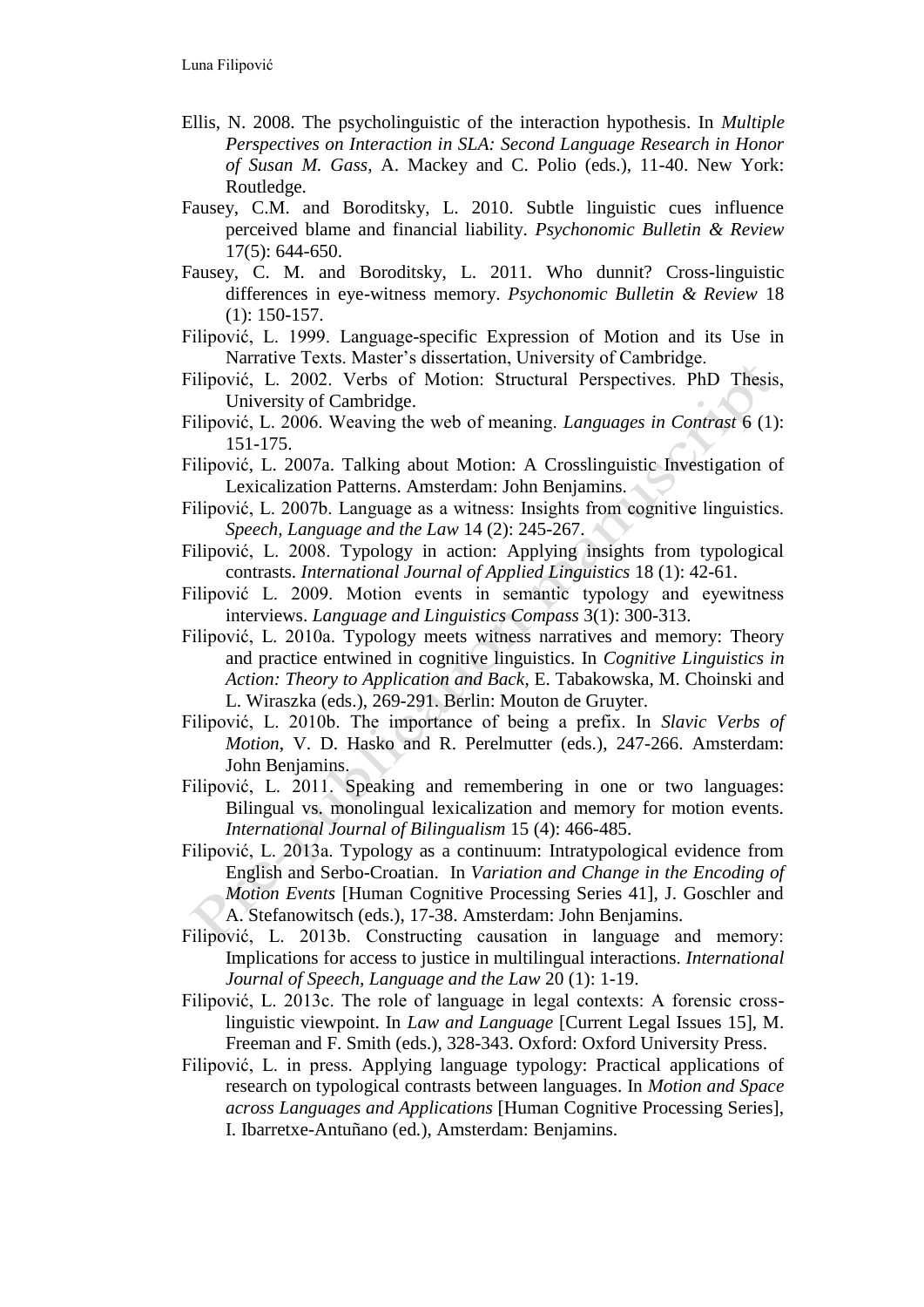- Filipović, L. forthcoming. Speaking in L2 but thinking in L1: Language-specific effects on memory for causation events in English and Spanish. *International Journal of Bilingualism*.
- Filipović, L. and Hawkins, J. A. 2013. Multiple factors in second language acquisition: The CASP model. *Linguistics* 51 (1): 145-176.
- Filipović, L. and Ibarretxe-Antuñano, I. 2015. Motion. In *Handbook of Cognitive Linguistics* [Handbooks of Linguistics and Communication Science 39], E. Dabrowska and D. Divjak (eds.), 526-545. Berlin: Mouton de Gryter.
- Filipović, L. and Vidaković, I. 2010. Typology in the L2 classroom: Second language acquisition from a typological perspective. In *Inside the Learner's Mind: Cognitive Processing in Second Language Acquisition*, M. Pütz and L. Sicola (eds.), 269-291. Amsterdam: Benjamins.
- Gilquin, G. 2008. Combining contrastive and interlanguage analysis to apprehend transfer: detection, explanation, evaluation. In *Linking up Contrastive and Learner Corpus Research*, G. Gilquin, S. Papp and M.B. Díez-Bedmar (eds), 3-34. Amsterdam/New York: Rodopi.
- Givón, T. 2009. *Mind, Code and Context: Essays in Pragmatics*. New York: Psychology Press.
- Greenberg, J. H. 1963. Some universals of grammar with particular reference to order of meaningful elements. In *Universals of Language*, J. H. Greenberg (ed.), 73-113. Cambridge, MA: MIT Press.
- Greenberg, J. H. 1966. Language Universals with Special Reference to Feature Hierarchies. The Hague: Mouton.
- Hasko, V. D. 2010. The role of thinking for speaking in adult L2 speech: The case of (non)unidirectionality encoding by American learners of Russian. In *Linguistic Relativity in SLA: Thinking for Speaking*, T. Cadierno and Z.- H. Han (eds.), 34-58. Bristol: Multilingual Matters.
- Hawkins, E. 1984. Awareness of Language: An Introduction. Cambridge: Cambridge University Press.
- Hawkins, J.A. 1983. *Word Order Universals*. New York: Academic Press.
- Hawkins, J. 1986. *The Comparative Typology of English and German: Unifying the Contrasts.* London and Sydney: Croom Helm.
- Hawkins, J. A. 1994. *A Performance Theory of Order and Constituency*. Cambridge: Cambridge University Press.
- Hawkins, J. A. 2004. *Efficiency and Complexity in Grammars*. Oxford: Oxford University Press.
- Hawkins, J. A. 2014. *Cross-linguistic Variation and Efficiency*. Oxford: Oxford University Press.
- Hawkins, J. A. 2015. Patterns in competing motivations and the interaction of principles. In *Competing Motivations in Grammar and Usage*, B. MacWhinney, A. Malchukov and E. Moravcsik (eds.), 54-69. Oxford: Oxford University Press.
- Hawkins, J. A. and Filipović, L. 2012. Criterial Features in L2 English: Specifying the Reference Levels of the Common European Framework. Cambridge: Cambridge University Press.
- Hijazo-Gascón, A. 2015. Acquisition of motion events in L2 Spanish by German, French and Italian speakers. *Language Learning Journal*. Published on line 29<sup>th</sup> July 2015 DOI:10.1080/09571736.2015.1046085.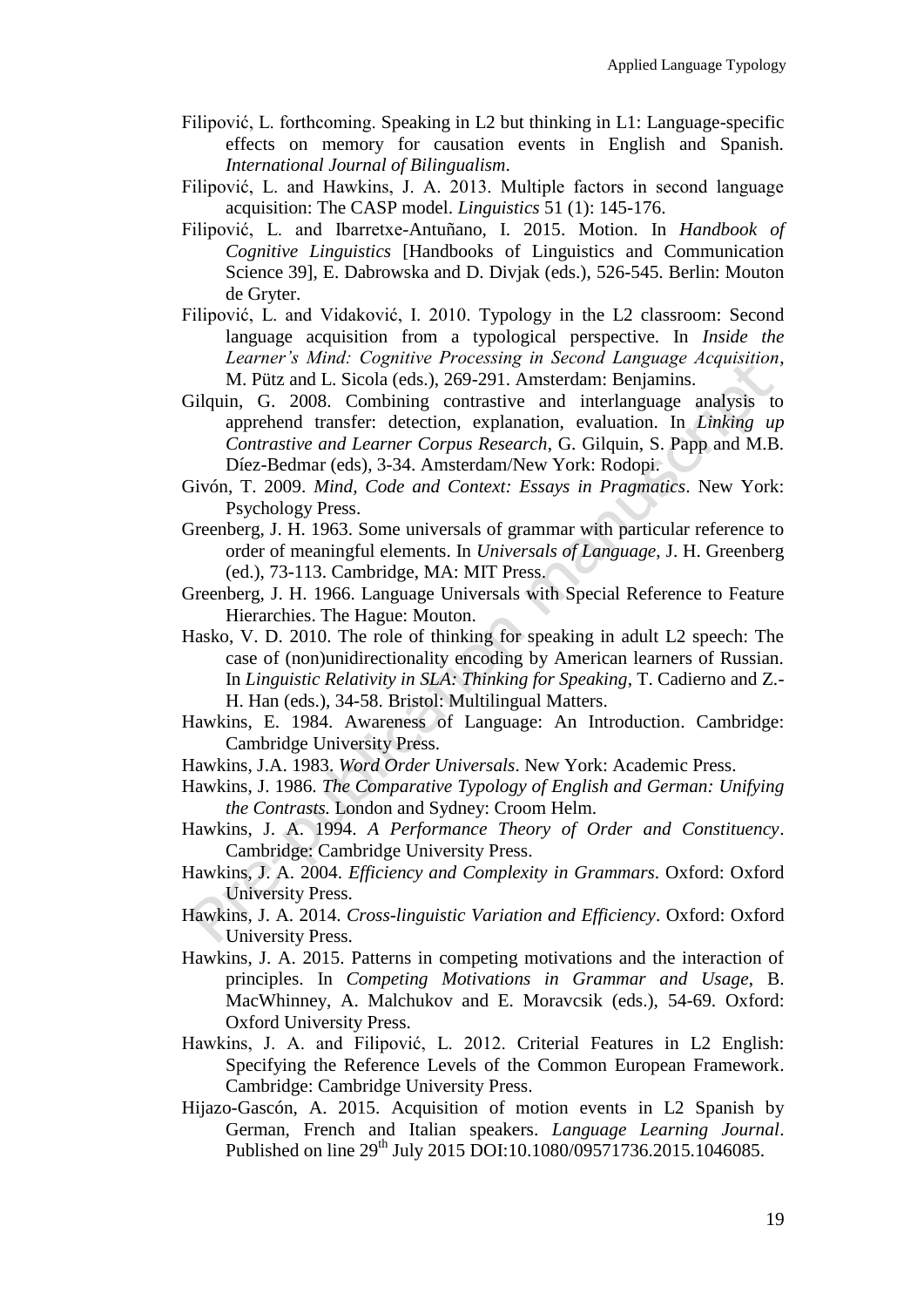- Hulstijn, J. 2015. Discussion: How different can perspectives on L2 development be? *Language Learning* 65: 210-232.
- Ibarretxe-Antuñano, I. 2009. Path salience in motion events. In *Crosslinguistic Approaches to the Psychology of Language: Research in the Tradition of Dan Isaac Slobin*, J. Guo, E. Lieven, N. Budwig, S. Ervin-Tripp, K. Nakamura and S.Őzçalışkan (eds.), 403-414. NewYork: Psychology Press.
- Ibarretxe-Antuñano, I. and Filipović, L. 2013. Lexicalization patterns and translation. In *Cognitive Linguistics and Translation*, A.Rojo and I. Ibarretxe-Antuñano (eds.), 253-284. Berlin: Mouton de Gruyter.
- Ibarretxe-Antuñano, I. and Hijazo-Gascón, A. 2012. Variation in Motion Events: Theory and applications. In *Space and Time across Languages and Cultures - Volume 1: Linguistic Diversity*, L. Filipović and K.M. Jaszczolt (eds), 349-371. Amsterdam: John Benjamins.
- James, C. 1990 [1980]. *Contrastive Analysis.* Harlow: Longman.
- Jarvis, S. and Pavlenko, A. 2008. *Crosslinguistic Influence in Language and Cognition*. New York: Routledge.
- Kellerman, E. 1983. Now you see it, now you don't. In *Language Transfer in Language Learning*, S. Gass and L. Selinker (eds.), 112-134. Rowley, MA: Newbury House.
- König, E. and Gast, V. 2007. *Understanding English-German Contrasts*. Berlin: Erich Schmidt Verlag.
- Kousta, S. T., Vinson, D. and Vigliocco. G. 2008. Investigating linguistic relativity through bilingualism: The case of grammatical gender. *Journal of Experimental Psychology* 34 (4): 843-858.
- Kupferberg, I. and Olshtain, E. 1996*.* Explicit contrastive instruction facilitates the acquisition of difficult L2 forms. In *Crosslinguistic Approaches to Language Awareness,* Special Issue of *Language Awareness* 5 (3& 4): 149-165.
- Lado, R. 1957. Linguistics across Cultures: Applied Linguistics for Language Teachers. University of Michigan Press: Ann Arbor.
- Lai, V. T., Garrido Rodriguez, G.and Narasimhan, B. 2014. Thinking-forspeaking in early and late bilinguals. *Bilingualism: Language and Cognition* 17: 139-152.
- Matthews, P. H. 1995. Syntax, semantics, pragmatic. In *Grammar and Meaning*, F. Palmer (ed.), 48-60. Cambridge: Cambridge University Press.
- Mendoza-Denton, R. 2010. Are we born racist? Inside the science of stigma, prejudice and intergroup relations. www.psychologytoday.com/blog/are-we-born
	- racist/201012/linguisticforensics.
- Moravcsik, E. 2013. *Introducing Language Typology*. Cambridge: Cambridge University Press.
- O'Grady, W. 2015. Processing determinism. *Language Learning* 65: 6-32
- Odlin, T. 1989. *Language Transfer*. New York: Cambridge University Press.
- Pavlenko, A. 2014. The Bilingual Mind and What it Tells us about Language and Thought. Cambridge: Cambridge University Press.
- Rhoades-Ko, Y.-H. 2013. Second Language Acquisition of Korean Evidentiality in Expressions of Psychological State of Mind. PhD Thesis, University of Hawai'i at Manoa.